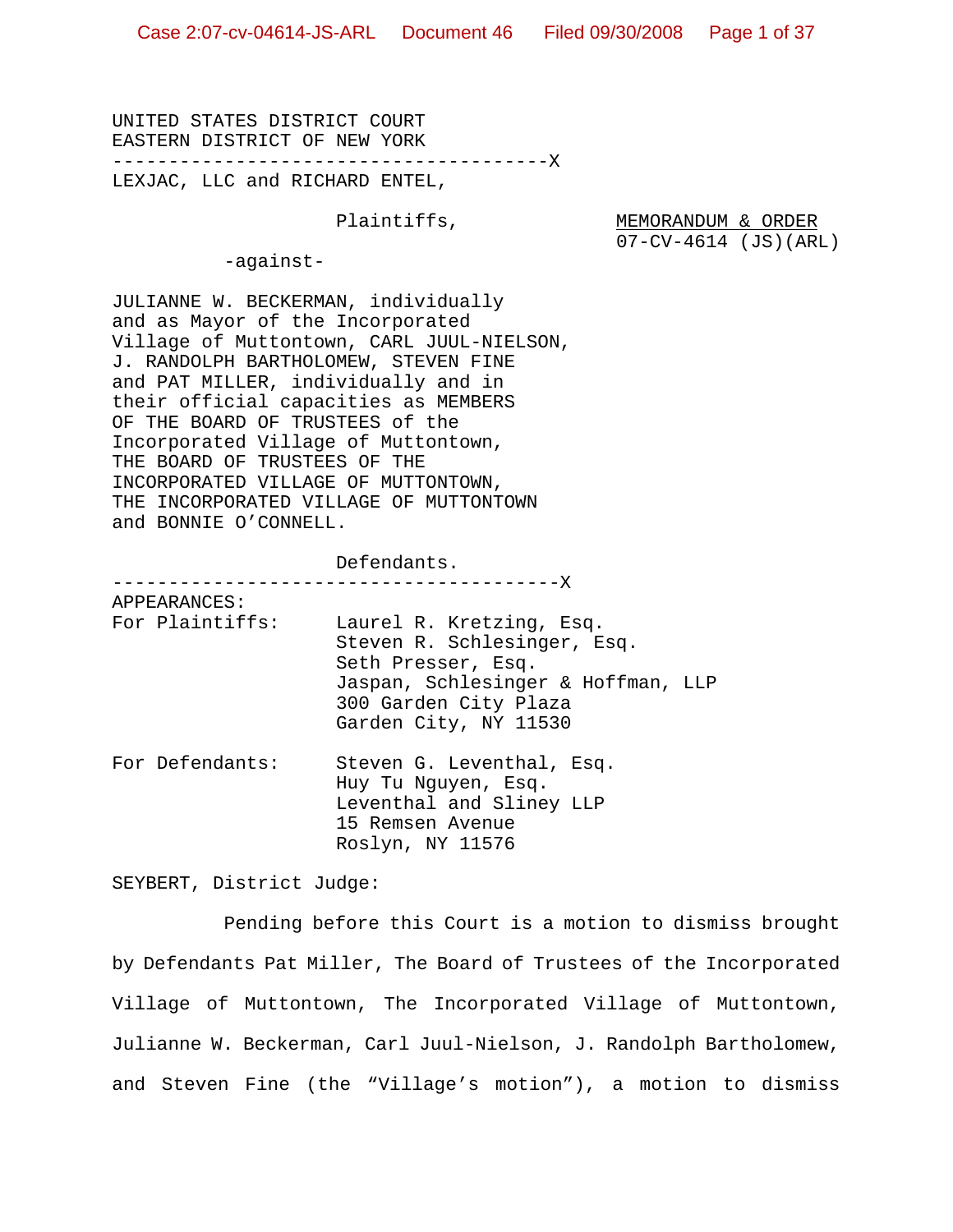brought by Defendant Bonnie O'Connell ("O'Connell"), and two motions to dismiss brought by Plaintiffs to dismiss Defendants' counter-claims. Additionally, Defendant Bonnie O'Connell requests that the Court disqualify Plaintiffs' represented law firm, Jaspan, Schlesinger & Hoffman, LLP. For the reasons set for below, the Village's motion is GRANTED in part and DENIED in part, O'Connell's motion to dismiss is DENIED, and Plaintiffs' two motions to dismiss Defendants' counter-claims is GRANTED. The Court reserves decision on O'Connell's request for disqualification of Jaspan, Schlesinger & Hoffman, LLP.

#### BACKGROUND

The following facts are taken from the Complaint and are presumed to be true for the purpose of deciding the present motion.

The main dispute in this case involves a property dispute regarding a 1.1 acre parcel of land (the "Property") in the Village of Muttontown. The property concerned in this dispute is located adjacent to Plaintiffs' residential property.

Lexjac, LLC is a domestic limited liability company with its principal place of business in the Village of Muttontown, New York (the "Village") (Pls.' Complaint ("Comp.") ¶ 4.) Plaintiff Richard Entel ("Entel") is the sole member and owner of Lexjac and resides adjacent to the "Property" at the center of this dispute. (Id. ¶ 5.) Defendant Board of Trustees of the Village of Muttontown is the governing body of the Village (the "Board.")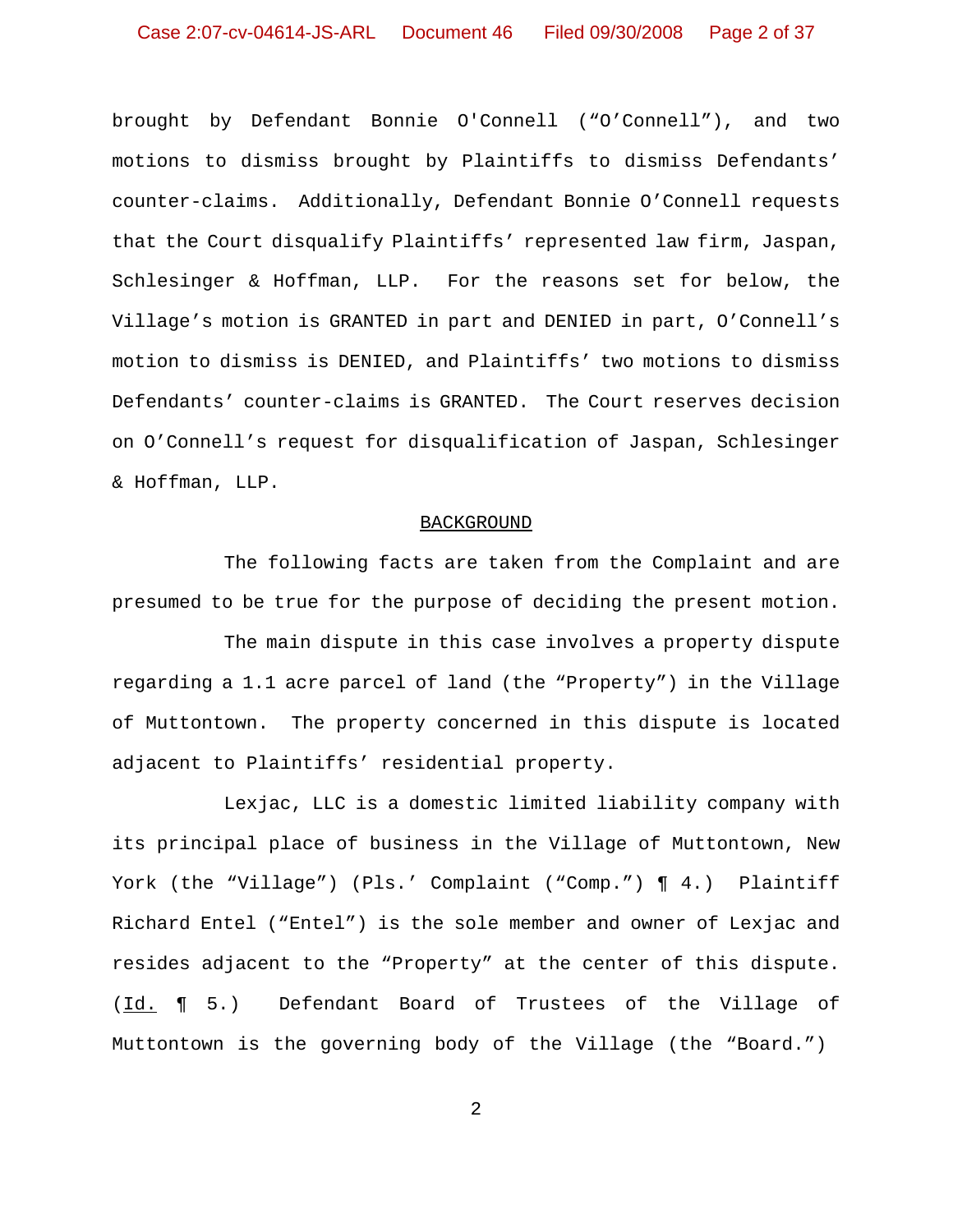(Id. ¶ 7.) Defendant Julianne W. Beckerman ("Beckerman") is the Mayor of the Village and a member of the Board.  $(Id. \P 8.)$  The other members of the Board include Defendants Carl Juul-Nielson ("Juul-Nielson"), J. Randolph Bartholomew ("Bartholomew"), Steven Fine ("Fine"), and Pat Miller ("Miller"). (Id.  $\P\P$ 9-12.) Defendant O'Connell is an individual residing in Muttontown who is the President of the Pond's Edge Civic Association. (Id. 13.)

In or around July of 1969, the Village Planning Board of the Village approved a subdivision plot, which provided for the creation of twenty-eight building lots on property owned by Foreal Homes, Inc ("Foreal").  $(\underline{Id.} \P 14)$ . The approval by the Village Planning Board was conditioned on a requirement that the developer make an offer of dedication for a recreational area. (Id. ¶ 15). On October 13, 1969, the Village adopted the Village Comprehensive Master Plan, which provided that if the Village were to establish a park, the property acquired for the park should be approximately 25 acres and have access to a main road.  $(Id. \P 16.)$ 

In 1972, Foreal made a written offer of dedication (the "Offer of Dedication") of the Property and executed a deed that was delivered to the Village (the "Foreal Deed"). (Id. ¶ 17). In or about August 7, 1992, the approved subdivision map was filed in the Office of the Nassau County Clerk.  $(\underline{Id.} \P 18.)$  The Offer of Dedication was neither accepted nor rejected by the Village. Thereafter, the building lots, other than the disputed Property,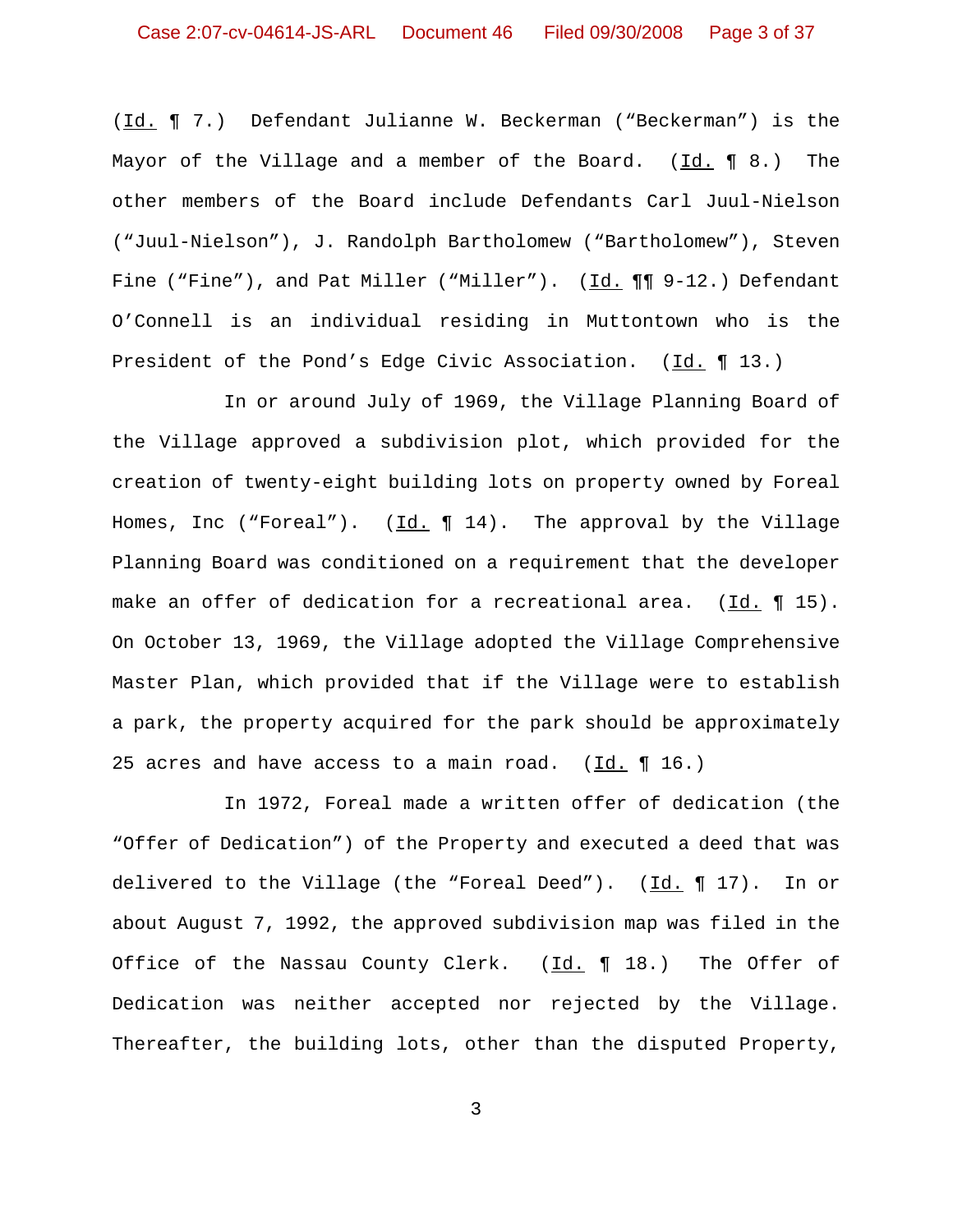were sold and improved by single family dwellings as part of a development known as "Pond's Edge." (Id. ¶ 20.)

On March 12, 1979, Foreal applied to the Planning Board for permission to eliminate the restriction on development of the Property. (Id. | 21.) The Planning Board denied Foreal's application.  $(\underline{Id.} \P 22.)$  The Village continued to refuse to either accept or reject the Offer of Dedication.  $(\underline{Id.} \P 23.)$ Thereafter, in 1983, Foreal attempted to revoke its Offer of Dedication, but the Village denied Foreal's attempted revocation. (Id. ¶¶ 24-25.) Although the Village refused to accept the Offer of Dedication, Foreal remained the record owner of the Property but failed to maintain and secure the Property.  $(\underline{Id.} \text{ \textsf{M}} \text{ \textsf{27-30.}})$ Plaintiff alleges that the Village's refusal to accept the Offer of Dedication was based on a Village policy to avoid the acquisition of parkland because of the costs and liability associated with parklands, and because the Property did not meet the Master Plan's requirement that parkland be 25 acres or more and have direct access to a principal road.  $(\underline{Id.} \P \P \quad 28, 29.)$ 

Over the years, the Property remained undeveloped, and ultimately became an eye-sore and a place for trespassers to convene. (Id. 1 30.) On December 18, 2003 Foreal entered into a contract for the sale of the Property with Entel for a purchase price of \$90,000.00 (Id. ¶ 31.) At the time of the purchase, the fair market value of the development rights of the Property was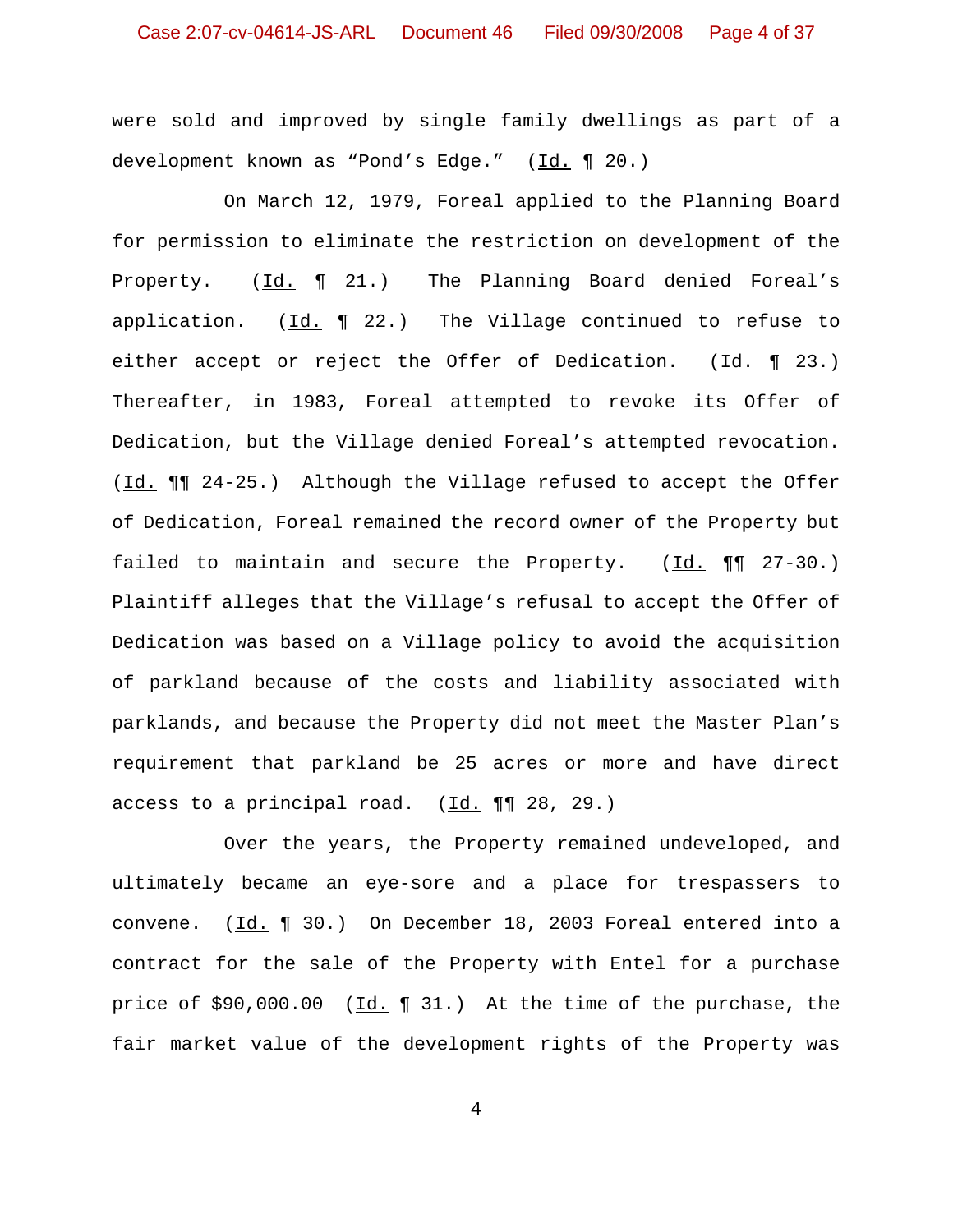\$1.6 million; Entel's lower purchase price reflected the restrictions on development on the Property. (Id. 132.) Entel intended to incorporate the Property into the yard of his residence, which adjoined the Property. (Id.) On February 26, 2004, Foreal executed a deed to Lexjac as assignee of Entel, which was recorded in the office of the Nassau County Clerk on May 17, 2004. (Id. ¶¶ 33, 34.)

On October, 17, 2005 the Village Board of Trustees adopted a resolution (the "October 2005 Resolution and Declination") declining Foreal's Offer of Dedication made in 1972. (Id. ¶ 35.) The resolution provided that "any and all right, title and interest the Village of Muttontown may have to the parcel is hereby extinguished." (Id.) In exchange for the resolution, Lexjac agreed to plant and maintain screen planting and not further develop the Property. (Id. 1 35.) At the time of the October 2005 Resolution, Entel was a member of the Board; however, Entel recused himself from the vote. (Id.)

As a way to insure that the Property would be protected from further development, Plaintiffs sought to donate the development rights to the Property to the Village and to the North Shore Land Alliance, an organization dedicated to preserving open space on Long Island.  $(\underline{Id.} \P 37.)$  On December 9, 2005 Lexjac delivered a Conservation Easement over the Property in favor of the Village to the Village Attorney.  $(\underline{Id.} \P 38.)$  On December 12,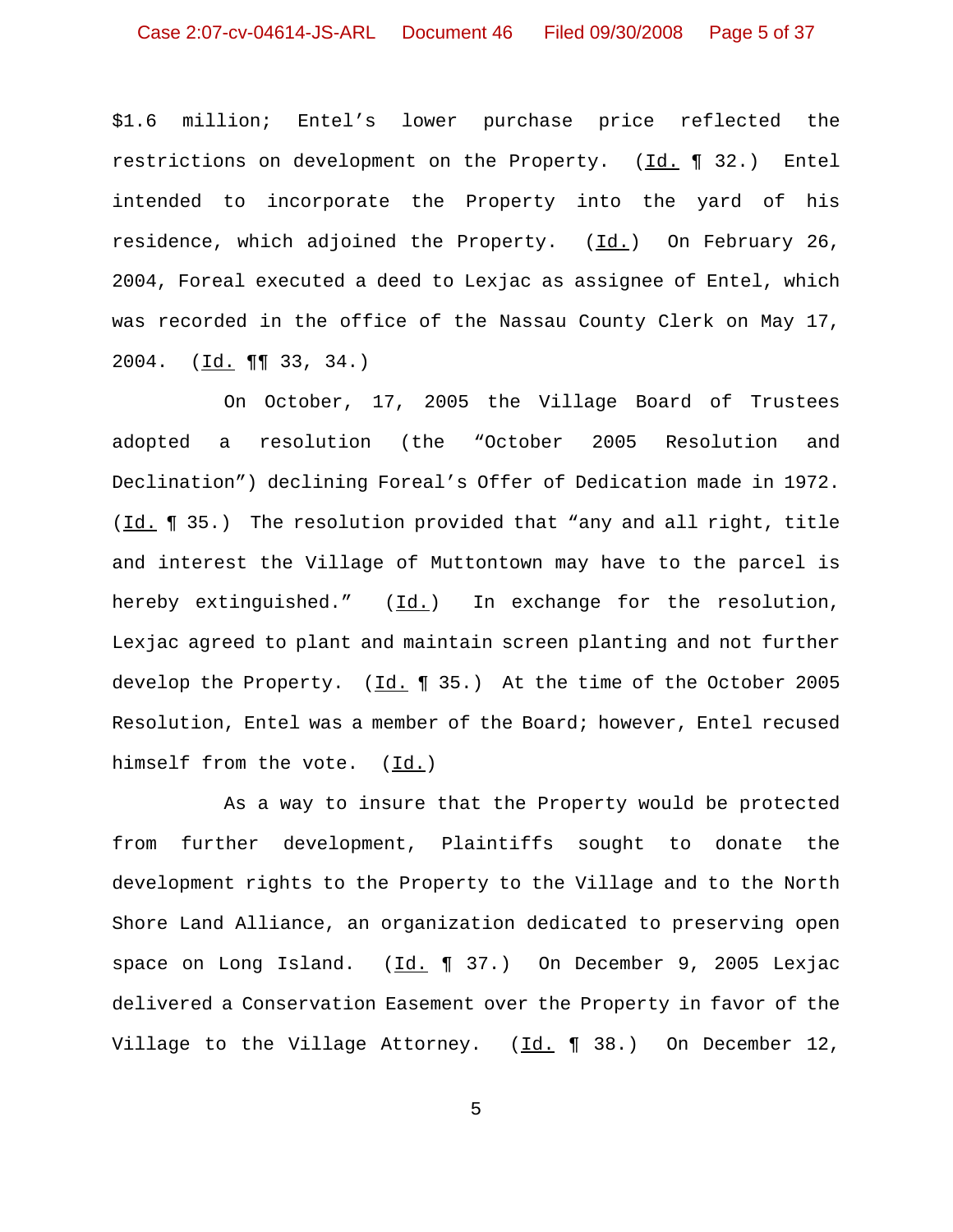2005, with Entel again recusing himself, the Board adopted a resolution authorizing the Mayor to accept the Conservation Easement (the "December 2005 Resolution"). (Id. 1 39.) In reliance on the resolutions adopted by the Village, Entel planted the required screen plantings and properly maintained the Property at his own expense.  $(\underline{Id.} \P 41.)$  Plaintiffs allege that the resolutions vested in Plaintiffs the exclusive right to the Property subject to the Conservation Easement issued to the Village and to be issued to the North Shore Land Alliance.  $(Id. \P 42.)$ 

In 2006, Entel was a candidate for the Office of Mayor of the Village. (Id. ¶ 43.) The Mayor, whom Entel was running against, was actively supported by Defendant O'Connell, the President of the Pond's Edge Civic Association, who has long advocated for the Village to create a recreational park on the Property. (Id.  $\P\P$  44-45.) In her attempts to secure approval for the creation of a park, O'Connell objected to the October 2005 Resolution, and at her behest, the Village required Plaintiffs to make certain landscaping improvements to the Property. (Id. 146.) Shortly after the Mayor was elected, Entel went to the office of the Mayor to speak to her about his plumbing investigation. During the conversation, the Mayor raised the issue of the Property, although it was unrelated to Plaintiffs's question regarding his plumbing inspection. The Mayor allegedly accused Entel of seeking to sell the Property for development, and informed Entel that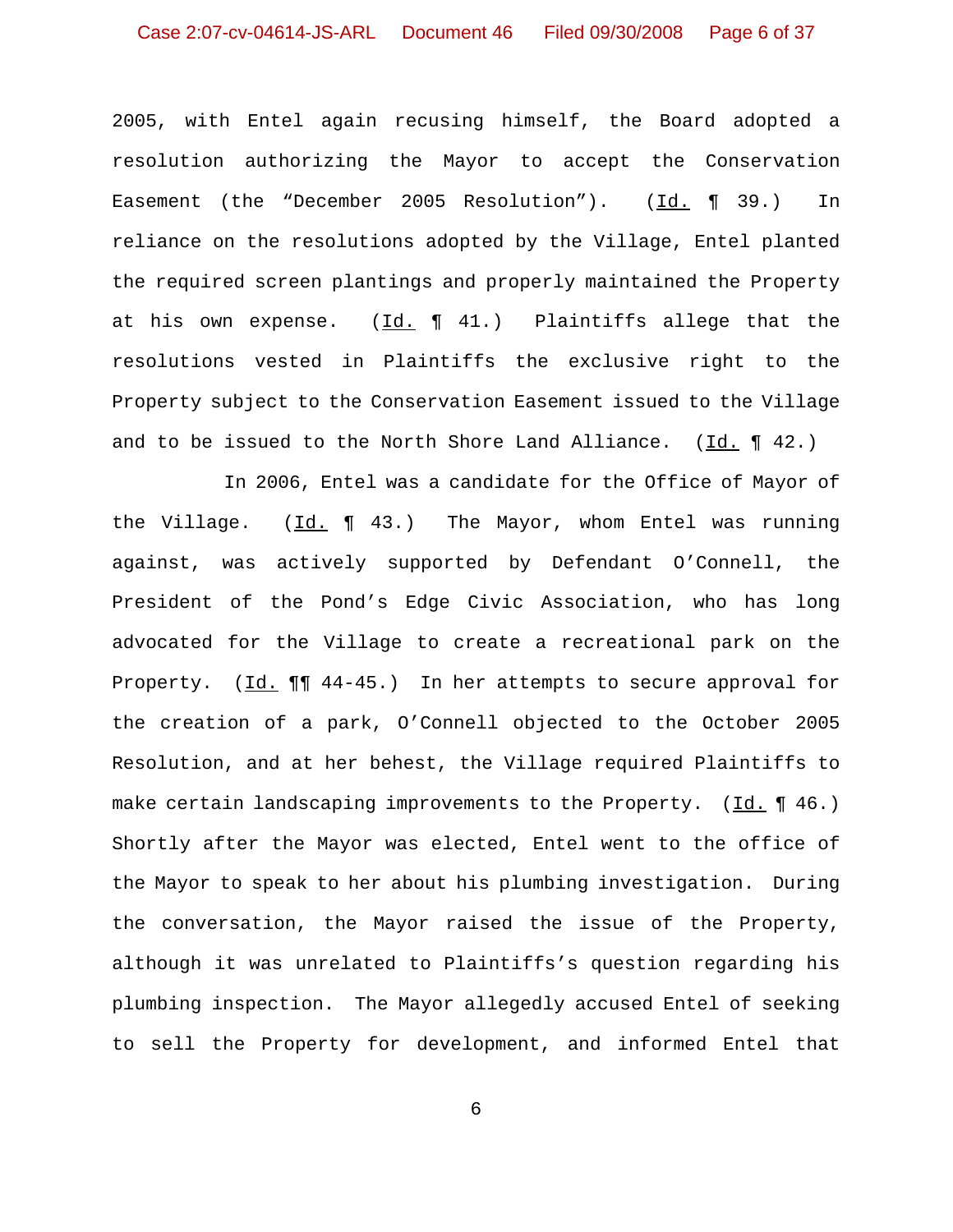# Case 2:07-cv-04614-JS-ARL Document 46 Filed 09/30/2008 Page 7 of 37

O'Connell had said that Entel had "stolen" the Property from the Village. (Id.  $\P\P$  49, 50.) Thereafter, the Mayor and O'Connell publicly requested that the Village investigate the October 2005 Resolution declining the Offer of Dedication. (Id. ¶ 51.)

On July 10, 2007, as a result of the investigation, the Village adopted a resolution (July 2007 Resolution), without notice to Plaintiffs, which rescinded the October 2005 Resolution and accepted the original Offer of Dedication made by Foreal. (Id. 1 54.) Furthermore, the July 2007 Resolution directed that the Foreal Deed be recorded with the Nassau County Clerk, "conveying to and vesting in the Village all right, title and interest in the Property." (Id. ¶ 55.)

Plaintiffs commenced this suit pursuant to 42 U.S.C. § 1983, alleging violations of the Due Process and Equal Protection Clauses of the Fourteenth Amendment. More specifically, Plaintiffs contend that the Village wrongfully and unlawfully rescinded the October 2005 Resolution that rejected the Offer of Dedication by adopting the July 2007 Resolution. Additionally, Plaintiffs contend that Defendants violated Plaintiffs First Amendment rights by seeking to prevent future political participation from Plaintiffs.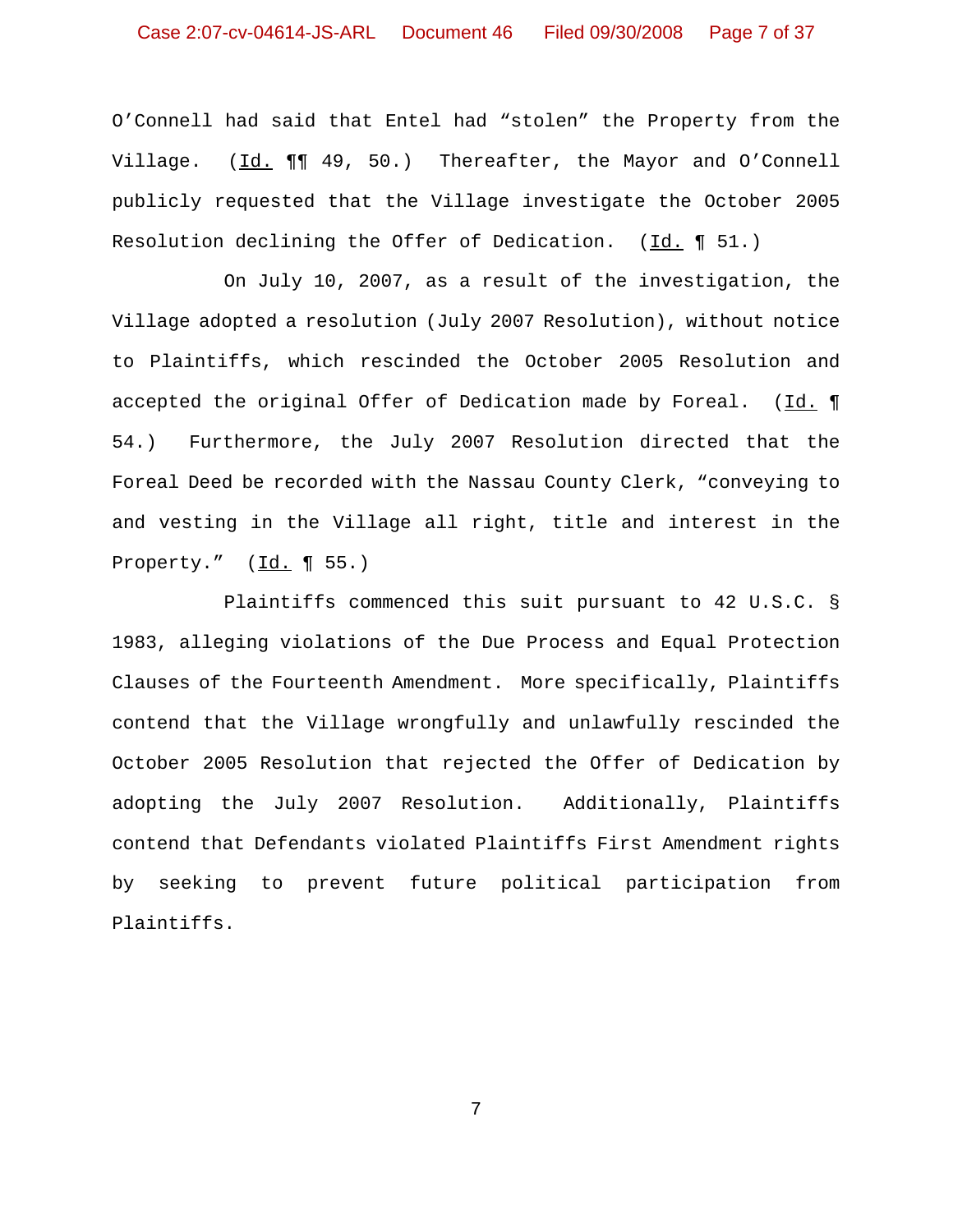#### **DISCUSSION**

#### I. Standard Of Review

#### A. Legal Standard Under 12(b)(6)

On a motion to dismiss pursuant to Rule  $12(b)(6)$ , a plaintiff must satisfy a "flexible 'plausibility standard,' which obliges a pleader to amplify a claim with some factual allegations in those contexts where such amplification is needed to render the claim plausible." Iqbal v. Hasty, 490 F.3d 143, 157-58 (2d Cir. 2007). The Complaint "must be enough to raise a right to relief above the speculative level." Bell Atl. Corp. v. Twombly, –- U.S. –-, 127 S. Ct. 1955, 167 L. Ed. 2d 1965 (2007. To be clear, on a motion to dismiss, the Court does not require "heightened fact pleading of specifics, but only enough facts to state a claim for relief that is plausible on its face." Id. at 1974.

 In applying this standard, the district court must accept the factual allegations set forth in the Complaint as true and draw all reasonable inferences in favor of Plaintiff. See Cleveland v. Caplaw Enter., 448 F.3d 518, 521 (2d Cir. 2006); Nechis v. Oxford Health Plans, Inc., 421 F.3d 96, 100 (2d Cir. 2005).

In deciding a 12(b)(6) motion, the Court is confined to "the allegations contained within the four corners of the complaint." Pani v. Empire Blue Cross Blue Shield, 152 F.3d 67, 71 (2d Cir. 1998.) Additionally, the Court may examine "any written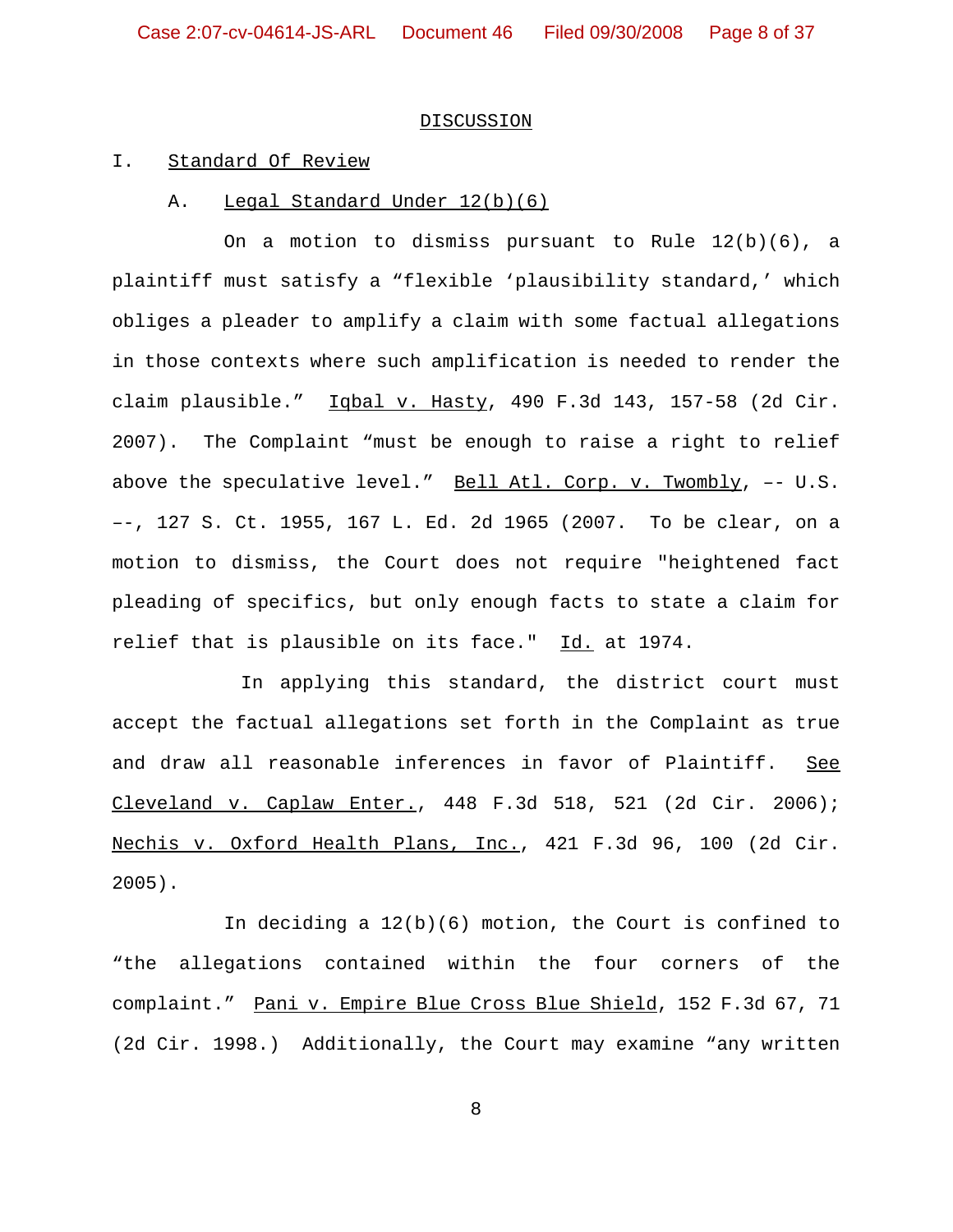instrument attached to [the complaint] or any statements or documents incorporated in it by reference" as well as any document on which the complaint relies heavily. Chambers v. Time Warner, Inc., 282 F.3d 147, 152-153 (2d Cir. 2002). "Of course, it may also consider matters of which judicial notice may be taken under Fed. R. Evid. 201." Kramer v. Time Warner, Inc., 837 F.2d 767, 773 (2d Cir. 1991). Consideration of materials beyond those just enumerated requires conversion of the  $12(b)(6)$  motion to dismiss to one for summary judgment under Rule 56. See id.

The Court declines to convert the 12(b) motion to a motion for summary judgment at this early stage, particularly in light of the fact that the parties have not yet engaged in discovery.

## II. The Village's Motion To Dismiss

#### A. Substantive Due Process

Plaintiffs' substantive due process claim is premised on the argument that the adoption of the July 2007 Resolution, purportedly rescinding the October 2005 Resolution, deprived Plaintiff of a legitimate property interest in an arbitrary, capricious, and irrational manner.

To sustain a substantive due process claim, Plaintiffs must prove a legitimate property interest and that the government, in this case the Village, acted arbitrarily and irrationally to deprive Plaintiffs of that interest. Cine SK8, Inc. v. Town of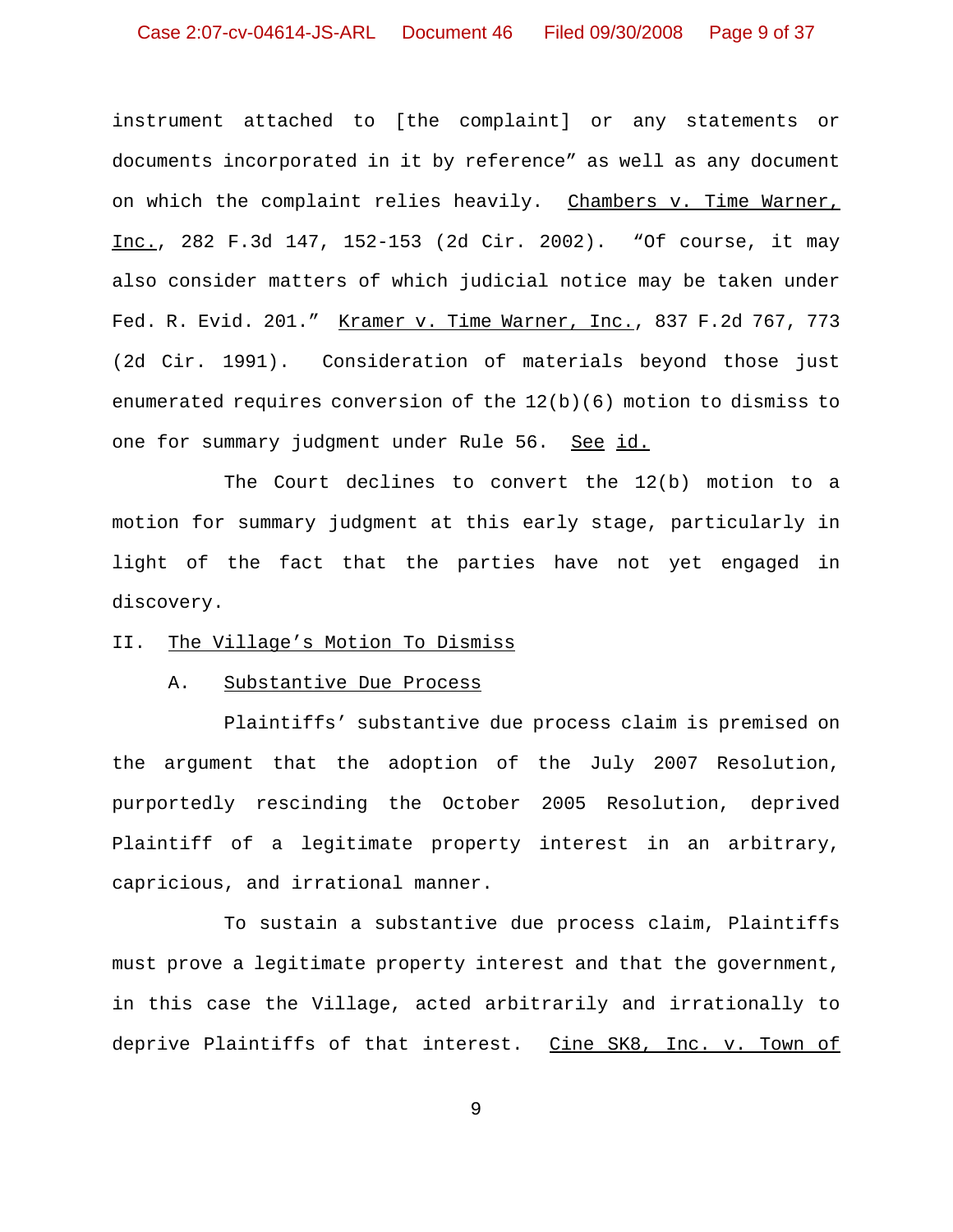Henrietta, 507 F.3d 778, 784 (2d Cir. 2007). The Second Circuit employs a "'strict entitlement test' . . . to claims . . . involving a local government's revocation of a land-use benefit that the plaintiffs had previously been granted." Id. Further, in New York, a property owner must show that he has a "vested" right to an existing land-use benefit. See id. "[A] vested right can be acquired when, pursuant to a legally issued permit, the landowner demonstrates a commitment to the purpose for which the permit was granted by effecting substantial changes and incurring substantial expenses to further the development." Id. (quoting Town of Orangetown v. Magee, 88 N.Y.2d 41, 47, 665 N.E.2d 1061, 643 N.Y.S.2d 21 (1996)).

The Village posits that the Complaint fails to prove that Plaintiffs had a legitimate property interest, because the property interest that Plaintiffs claim to have been deprived of was the result of an illegal contract entered into between Plaintiffs and the Village. The Village cites to Article 18 of the New York General Municipal Law ("GML"), and Plaintiff Entel's position on the Board of Trustees of the Village to support their position that the contract entered into between Plaintiffs and the Village in the October 2005 Resolution is void. Article 18 of the New York GML provides:

> [N]o municipal officer or employee shall have an interest in any contract with the municipality of which he is an officer or employee, when such officer or employee,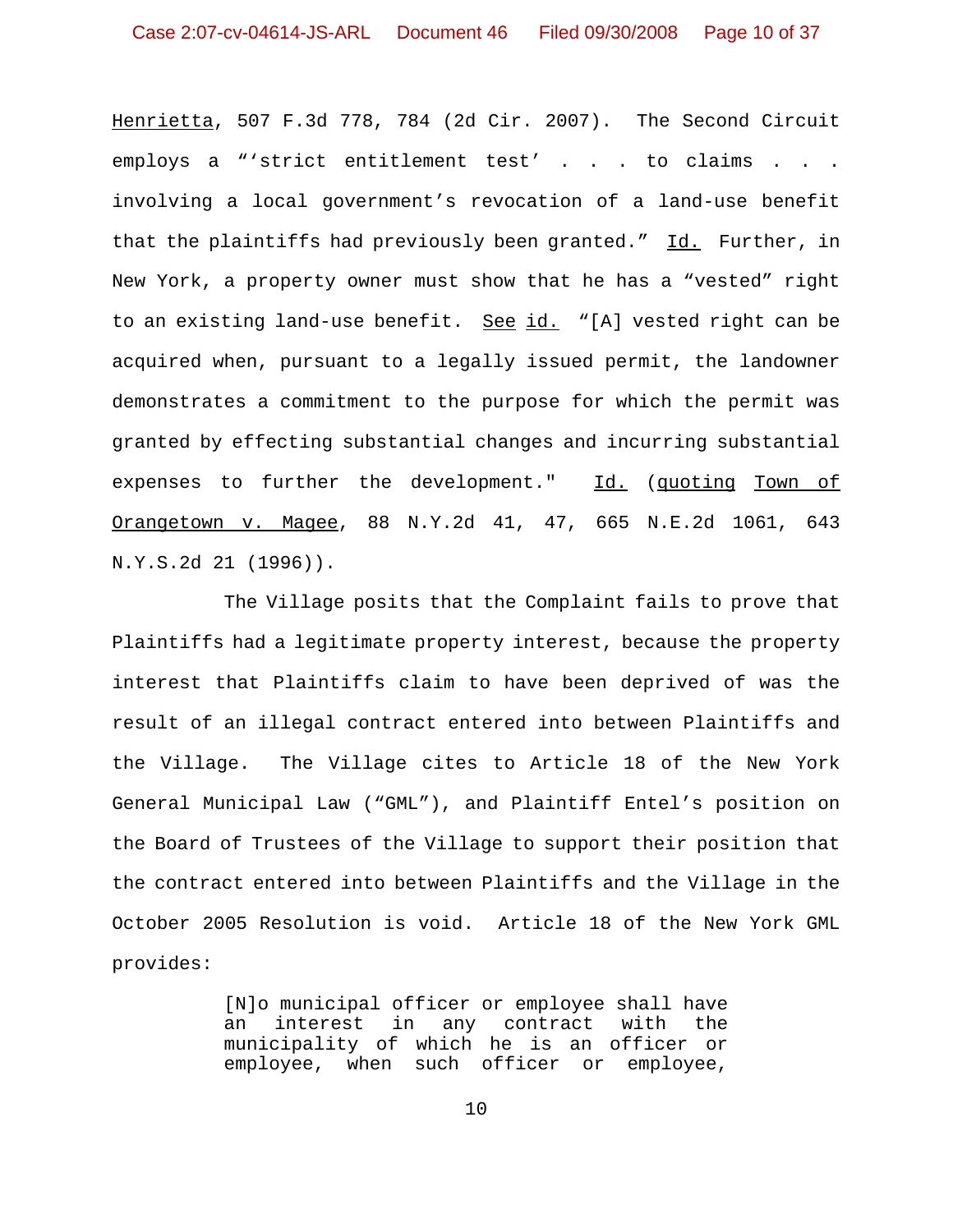individually or as a member of a board, has the power or duty to (a) negotiate, prepare, authorize or approve the contract or authorize or approve payment thereunder (b) audit bills or claims under the contract, or (c) appoint an officer or employee who has any of the powers of duties set forth above . . ..

N.Y. GEN. MUN. LAW § 801.

In support of its motion to dismiss, Defendants argue that Plaintiffs entered into a contract with the Village, Plaintiffs benefitted from the Declination of the Offer of Dedication because the value of the parcel of land at issue substantially increased and was appraised at \$1.6 million, far less than Plaintiffs' purchase price. Lastly, Defendants argue that as a member of the Board of Trustees, Entel "had the power to negotiate, prepare, authorize and approve [the] contract with the Village," and that his disclosure of an interest in the property and recusal from discussions concerning the Declination do not cure the violation of the New York GML.

Plaintiffs contend that the October 2005 Resolution declining the Offer of Dedication was not a prohibited contract under GML § 801. Plaintiffs maintain that GML § 801 has a limited definition of contracts, and intends to prohibit only agreements "'between a municipality and a third party whereby consideration passes from the municipal corporation as a result of goods purchased by it or services rendered to it.'" Stettine v. County of Suffolk, 66 N.Y.2d 354, 358 (1985) (holding that GML § 801 did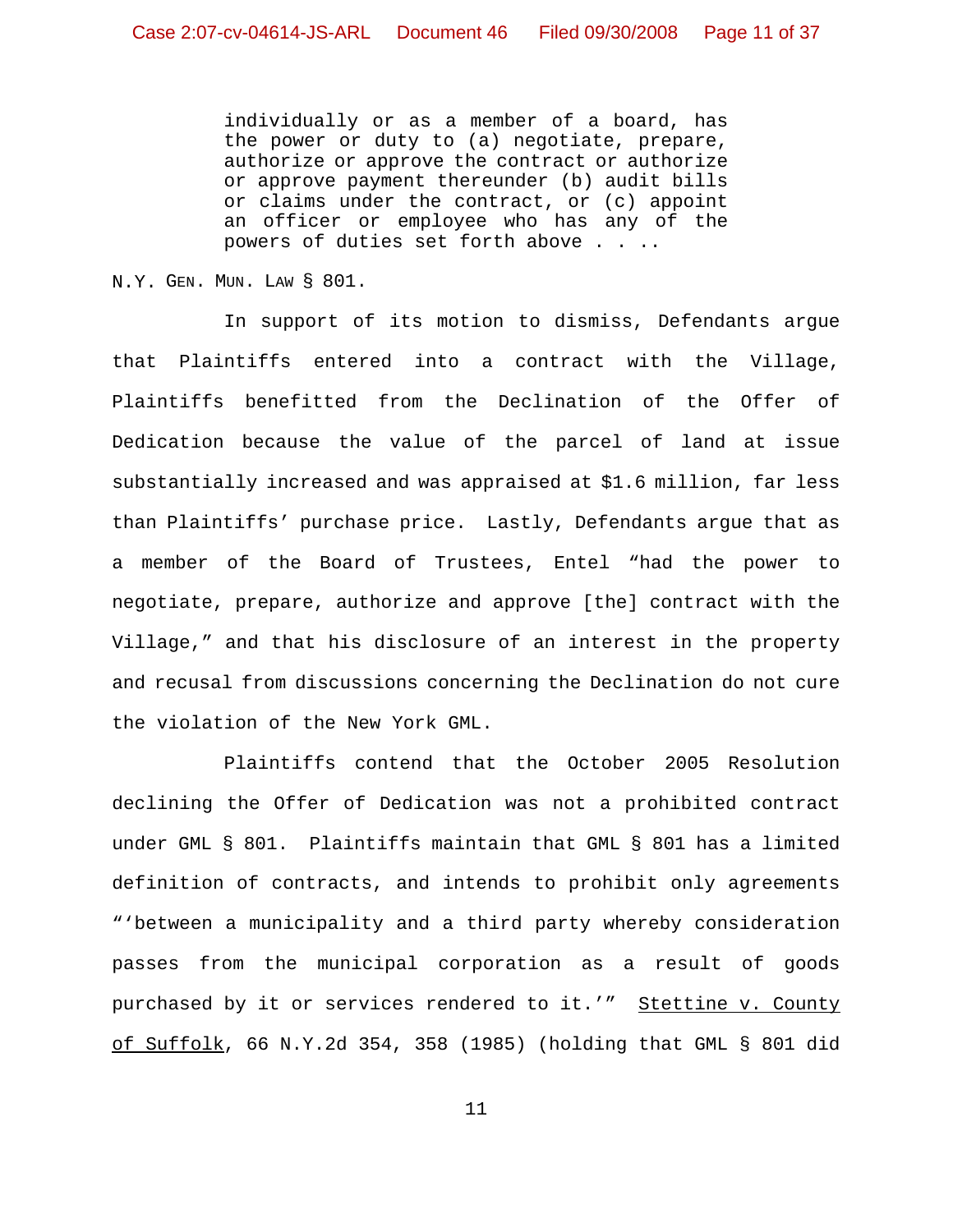not apply to a collective bargaining agreement between the County of Suffolk and the Suffolk County Chapter of the Civil Service Employees Association). Plaintiffs further contend that the October 2005 Declination and Resolution merely declined an offer of dedication on the condition that Plaintiffs leave the land undeveloped and agree to maintain the land. The October 2005 Declination and Resolution did not involve the sale of land because at that time, the Property was already owned by Lexjac. According to Plaintiffs, the dispute here involves a request from an exemption from a plat, and is governed by GML § 809, and does not involve a contract subject to § 801.

Moreover, Plaintiffs contend that the agreement was valid because Entel disclosed his interest in the property and recused himself from any discussions and of the vote regarding the resolution. In making this contention, Plaintiffs rely upon GML § 803 which states, in pertinent part: "Any municipal officer or employee who has, will have, or later acquires an interest in . . . any actual or proposed contract . . . or other agreement . . . with the municipality of which he or she is an officer or employee, shall publicly disclose the nature and extent of such interest in writing." N.Y. GEN. MUN LAW 803.

In order to determine whether Plaintiffs have a legitimate property interest that can sustain their substantive due process claim, it is necessary to determine whether the parties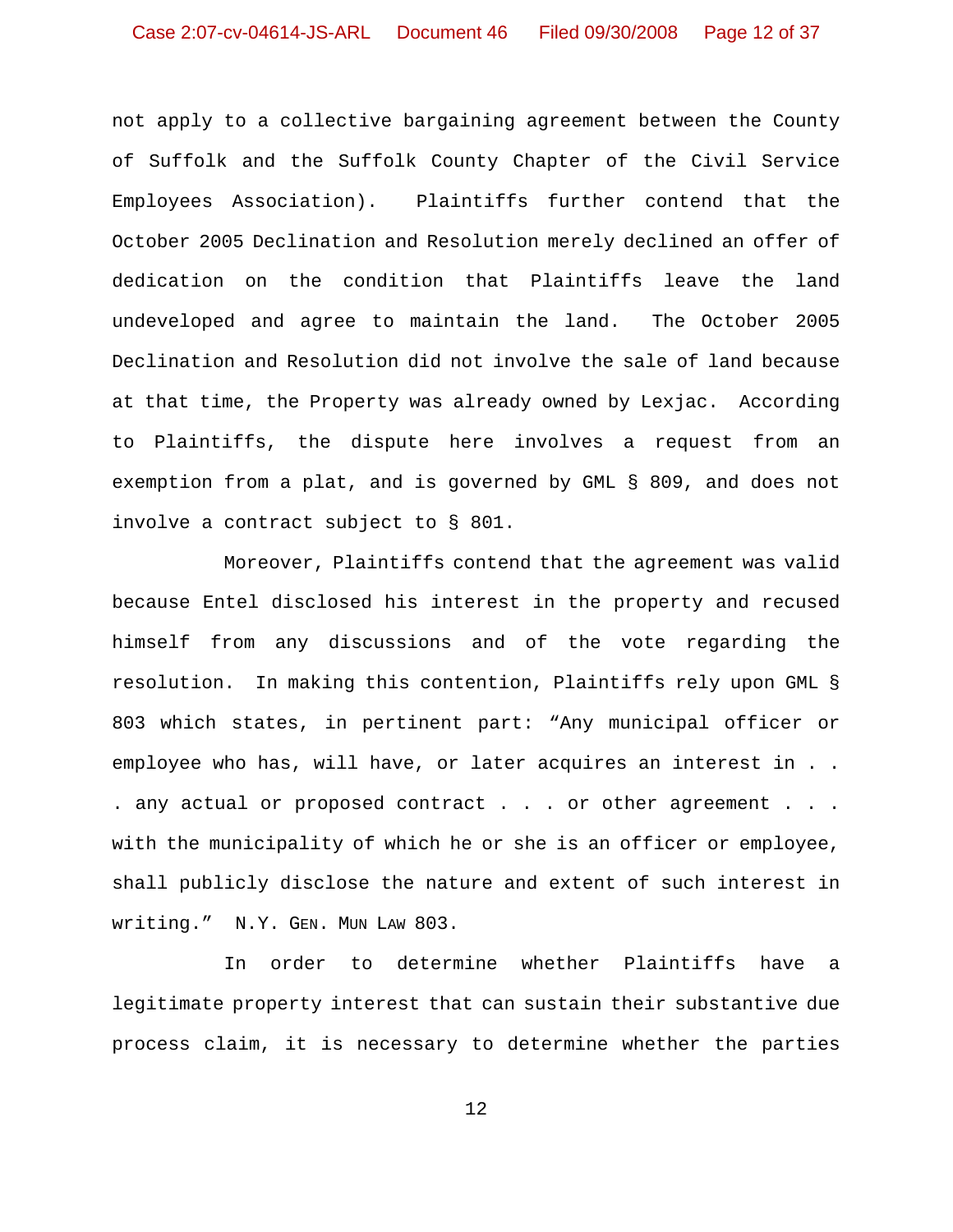entered into a valid contract. According to New York GML § 800(2) a contract is defined as "any claim, account or demand against or agreement with a municipality, express or implied . . . ." N.Y. GEN. MUN. LAW § 800(2). Here, the Court agrees that Plaintiffs did not enter into a "contract" with the Village. Plaintiffs' agreement with the Village originated with the Village's agreement with Foreal, the previous owner of the Property. The Village agreed to approve Foreal's subdivision plan only if Foreal made an offer of dedication. This agreement clearly fell within Section 809 of the General Municipal Code, which governs over "[e]very application, petition or request submitted for . . . approval of a plat." Foreal made an application for approval of his plat, which was granted subject to the offer of dedication.

Thereafter, Entel purchased the Property from Foreal, and took the Property subject to the Offer of Dedication. When Entel asked that the Village reject the Offer of Dedication, this was akin to asking for removal of a condition placed on the Village's previous approval of the property. In exchange, Entel promised to undertake certain responsibilities, such as maintaining the land and granting an easement to the Village and to the North Shore Alliance, a land conservation organization. The Court finds that Entel's agreement with the Village falls more closely under Section 809, and not 801.

Both parties acknowledge that Section 809 allows a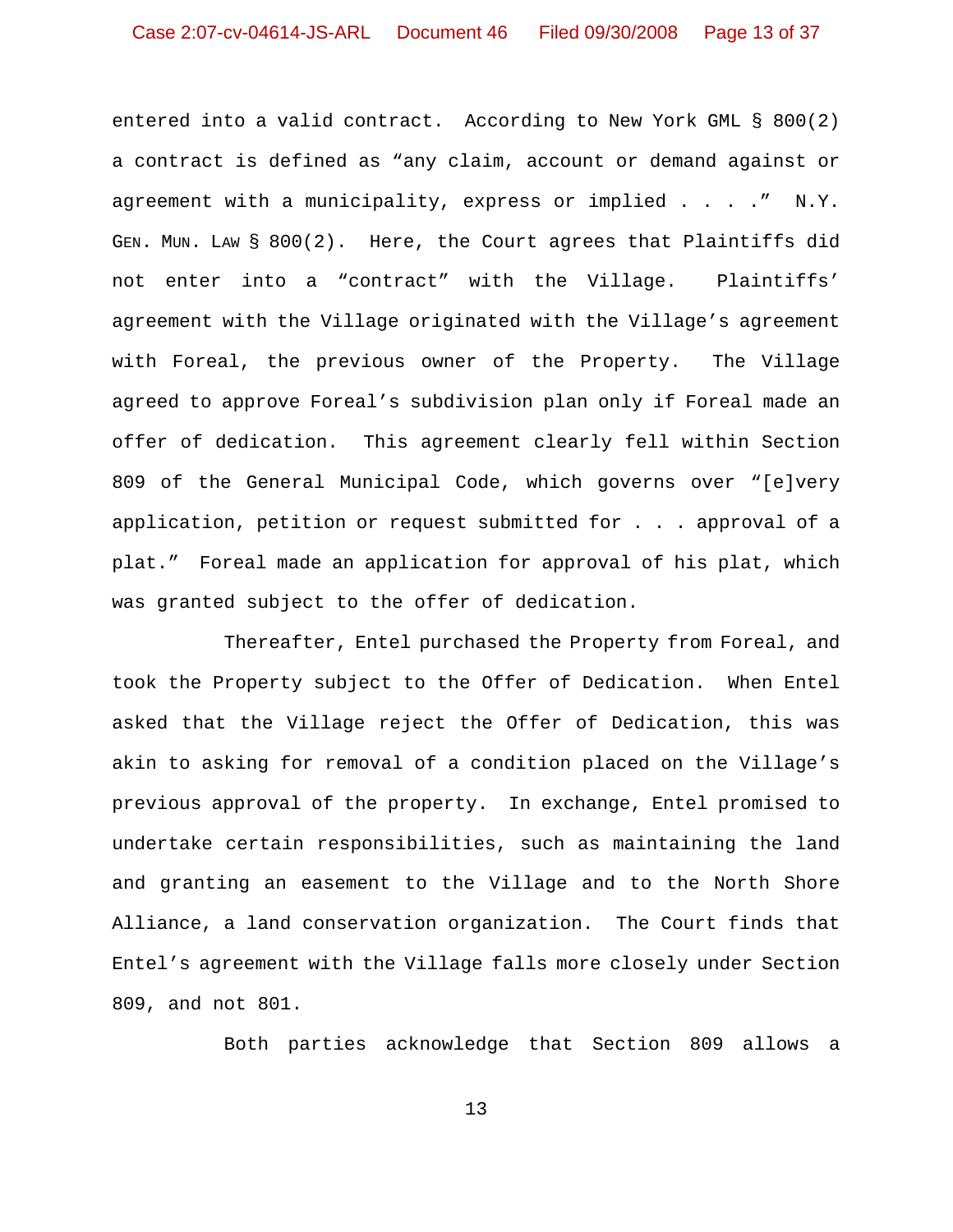municipal officer or employee to disclose any interest he had in the land use application and recuse himself from any discussions or vote regarding the matter. Disclosure and recusal from discussions involving that member's personal interest has been deemed an appropriate action to cure conflicts of interest. See Tuxedo Conservation & Taxpayers Ass'n v. Town Bd. of Town of Tuxedo, 69 A.D.2d 320 (2d Dep't 1979); Office of the Attorney General, Informal Opinion No. 99-42, 1999 N.Y. AG LEXIS 47 (1999). The Court finds that Plaintiffs' recusal cured any possible conflict of interest.

In any case, the Court finds that even if there was a contract, the Village may not have acted promptly in rescinding it, and therefore might have waived their right to disaffirm the contract. See Landau v. Percacciolo, 66 A.D.2d 80, 89 (N.Y. App. Div. 2d Dep't 1978 (finding that the municipality "should not be permitted to disaffirm . . . if they did not act promptly.).

Defendants argue that they acted promptly, and disaffirmed the October 2005 Declination and Resolution as soon as possible after they discovered Entel's improper interest and involvement in the Board. Defendants argue that this situation is akin to Landau, where the state court held that the defendants acted promptly in rescinding a contract shortly after the municipality learned that one of the beneficiaries to the contract was a public official. However, Plaintiffs argue that the Village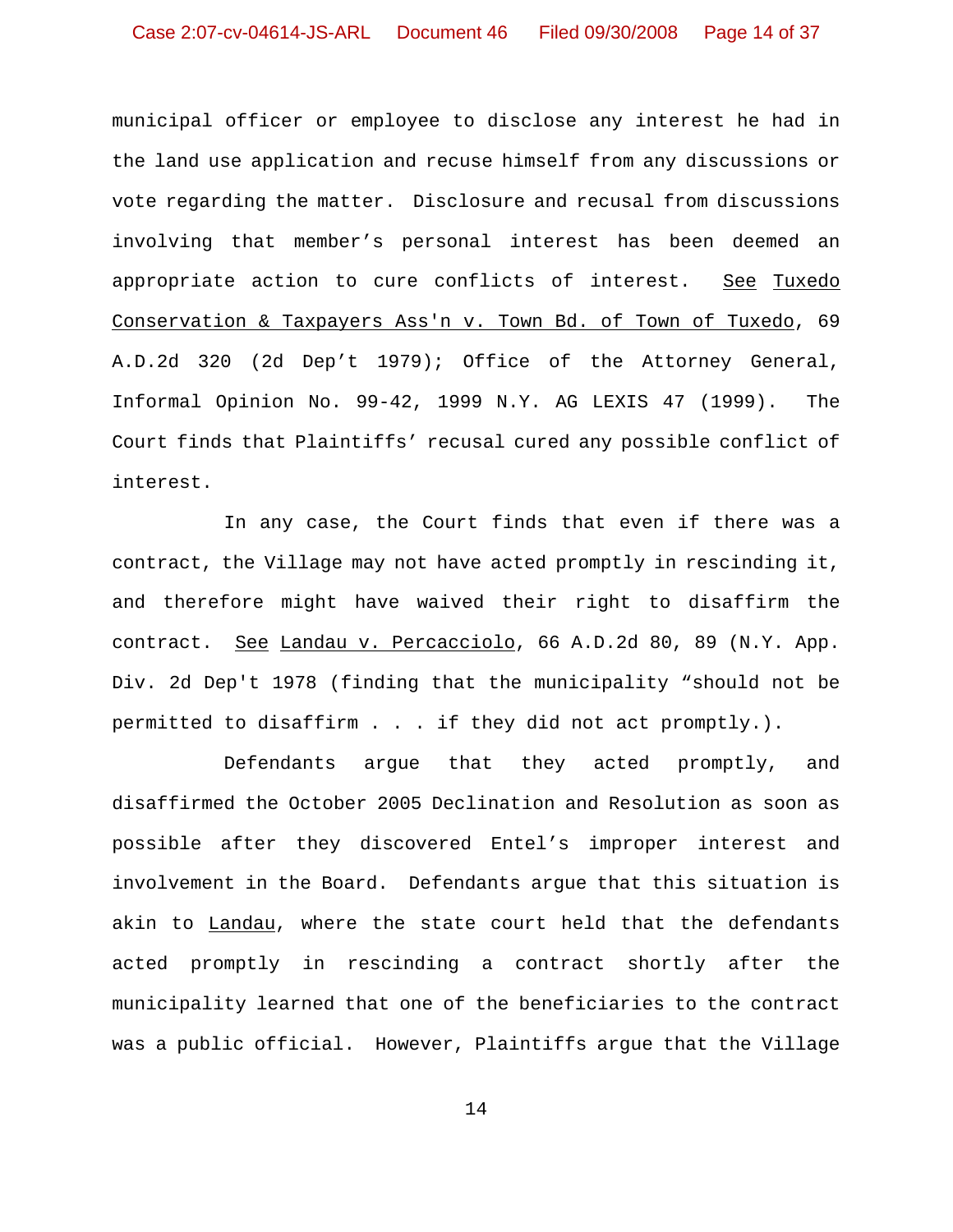was aware that Entel was a board member at the time of the October 2005 Resolution and Declination, yet they waited until July 2007 to object on the grounds of Entel's alleged conflict of interest. According to Plaintiffs, Defendants did not learn anything new as a result of their 2007 investigation, and were always in a position to disaffirm the contract. Taking Plaintiffs' allegations as true, as the Court must, the Court finds that Defendants were aware of Entel's alleged conflict at all relevant times, and therefore did not act promptly in rescinding the contract. See County of Washington v. Counties of Warren & Washington Indus. Dev. Agency, No. 93-CV-0086, 1997 U.S. Dist. LEXIS 3985, at \*8, n. 26 (N.D.N.Y Mar. 31, 1997) ("The law is clear that a municipal contract should not be nullified based on a violation of the GML unless the relief is requested promptly.").

 Defendants next argue that any contract between the Village and Plaintiffs was not supported by adequate consideration, and the transfer of municipal property for less than adequate consideration is an unconstitutional waste. Although the Court has already found that the agreement between Entel and the Village was not a contract, it nonetheless finds that, to the extent that the agreement could be considered to be a contract, Plaintiffs have sufficiently pled the existence of consideration.

Defendants maintain that the property was appraised at \$1,600,000 and that it would be unconstitutional for the Village to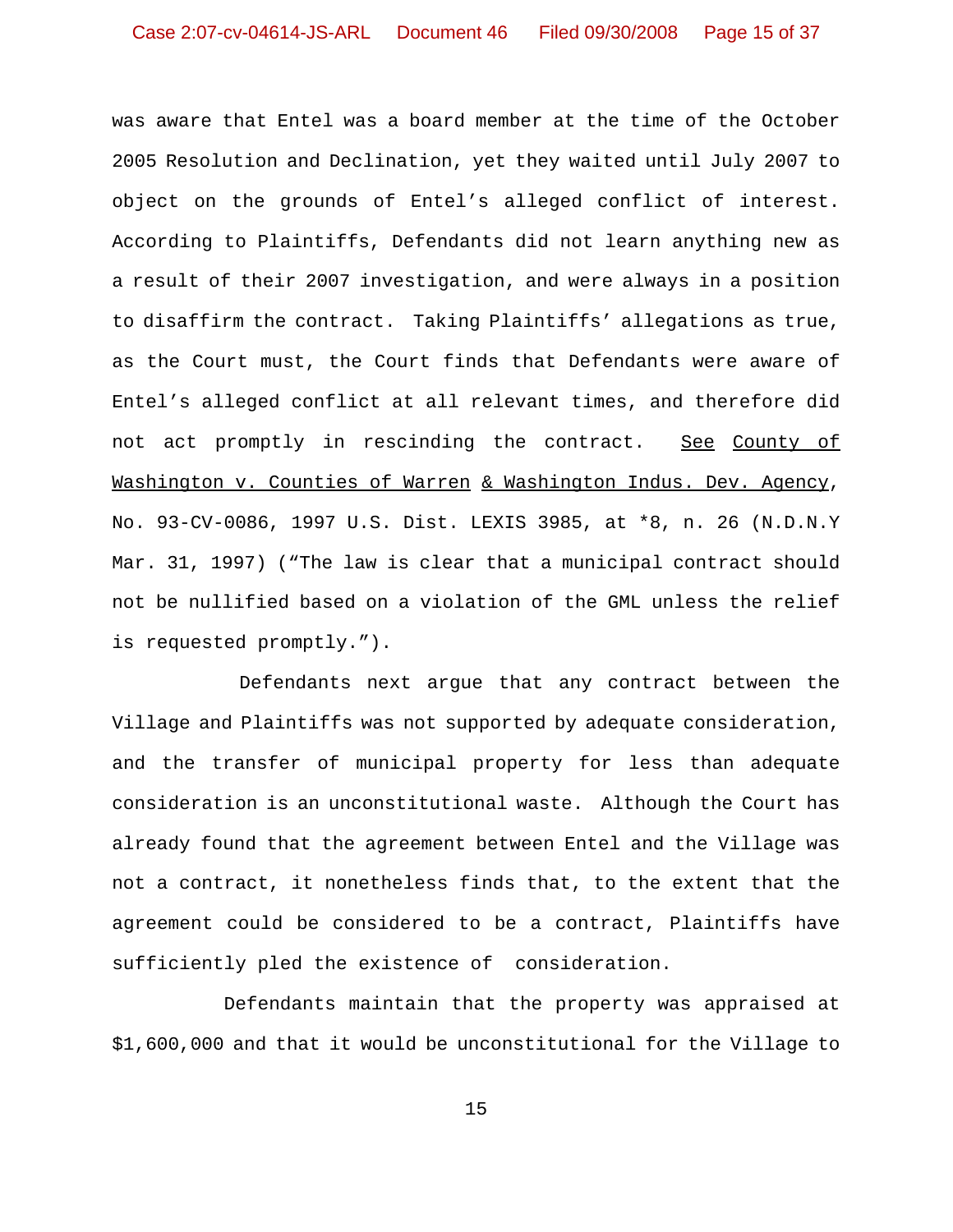transfer this valuable property in exchange for Entel's promise to plant appropriate screens and maintain the land. Plaintiff responds that the land is worth \$1,600,000 only if there were no restrictions on its use, and that figure does not represent the value given up by the Village in the offer of Dedication. The Offer of Dedication was made for park purposes, and not for the Village to sell the land for its unencumbered value. Plaintiffs further argue that they provided adequate consideration for the October 2005 Resolution and Declination by promising not to develop the Property and by agreeing to landscape and maintain the Property in accordance with the Village's specifications.

The Court finds that Plaintiffs' promises provided adequate consideration for the October 2005 Resolution and Declination. "Although political subdivisions are prohibited from conveying public property to private entities without adequate consideration (see NY Const, art. VIII,  $\S$  1), the consideration may take the form of public benefits or services rendered pursuant to a contract." Matter of La Barbera v. Town of Woodstock, 814 N.Y.S.2d 376, 379 (N.Y. App. Div. 3d Dep't 2006). The Court finds that Plaintiffs' promise to maintain and landscape the land, which Plaintiff alleges had become an eye-sore for the community, could be sufficient consideration, particularly in light of the fact that Plaintiff alleges that the Village did not want to spend the time, money, and resources in creating a park.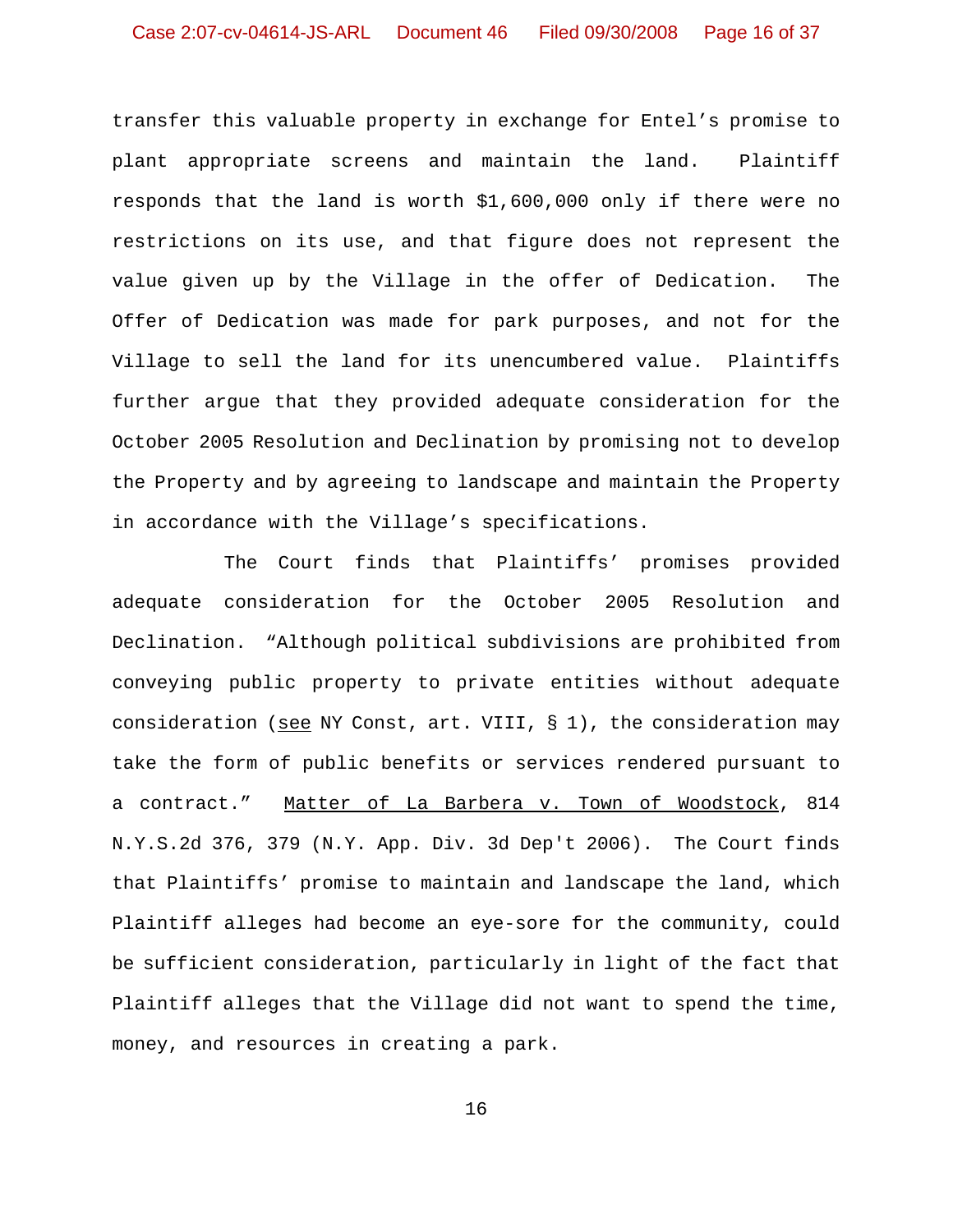Here, the Court finds that Plaintiffs have alleged enough facts to overcome a motion to dismiss on their substantive due process claim. Plaintiffs allege that the Board declined the offer of dedication, and in reliance on this action, Plaintiffs expended considerable funds maintaining and landscaping the property. Plaintiffs may be able to prove that their actions in relying on the October 2005 Resolution and Declination were "so substantial" that the Village's action in rescinding the Offer of Declination resulted "in serious loss rendering the improvements essentially valueless." Town of Orangetown, 88 N.Y.2d at 48.

#### B. Procedural Due Process

In order to prevail on a § 1983 procedural due process claims, Plaintiffs must allege that they (1) possessed a protected liberty or property interest, and (2) that the Village deprived Plaintiffs of that interest without due process. See McMenemy v. City of Rochester, 241 F.3d 279, 2001 WL 208999, \*6 (2d Cir. 2001) (citing Hynes v. Squillace, 143 F.3d 653, 658 (2d Cir.) (per curiam), cert. denied, 525 U.S. 907, 119 S. Ct. 246, 142 L. Ed. 2d 202 (1998)). A cognizable property interest is the backbone of any procedural due process claim.

The Village argues that (1) Plaintiffs did not have a cognizable property interest because the contract was void, (2) Plaintiffs failed to allege how further process would have led to a different determination by the Board of Trustee, and (3)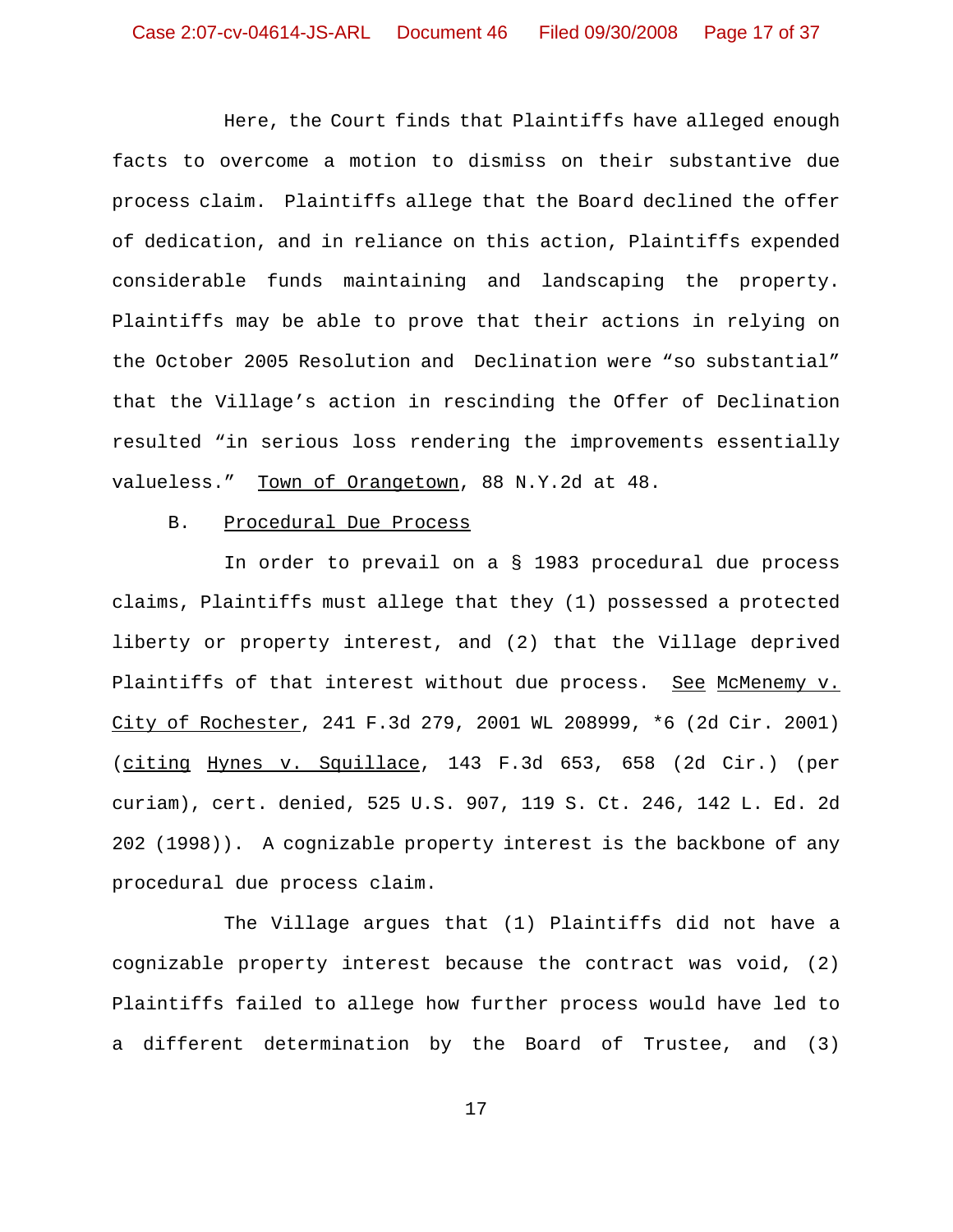Plaintiffs had an adequate post-deprivation remedy by way of an Article 78 proceeding.

The Court has already found that Plaintiffs have sufficiently alleged the validity of the October 2005 Resolution and Declination, and therefore rejects the Village's argument that Plaintiffs have not shown a valid property interest. Additionally, the Court finds the Village's second argument unclear. Plaintiffs allege that they were deprived of a property interest without an opportunity for a hearing or other form of process to discuss the matter. Plaintiffs need not allege in their Complaint that further process would have resulted in a different determination in a claim for procedural due process claim.

Finally, the availability of an Article 78 postdeprivation procedure does not divest the Village of its requirement to provide pre-deprivation process. While postdeprivation hearings may satisfy due process where "the state conduct in question is random and unauthorized," when the "deprivation is pursuant to an established state procedure, the state can predict when it will occur and is in the position to provide a pre-deprivation hearing." Rivera-Powell v. N.Y. City Bd. of Elections, 470 F.3d 458, 465 (2d Cir. 2006) (internal citations omitted). "Under those circumstances, 'the availability of post-deprivation procedures will not, ipso facto, satisfy due process.'" Id. (quoting Hellenic Am. Neighborhood Action Comm. v.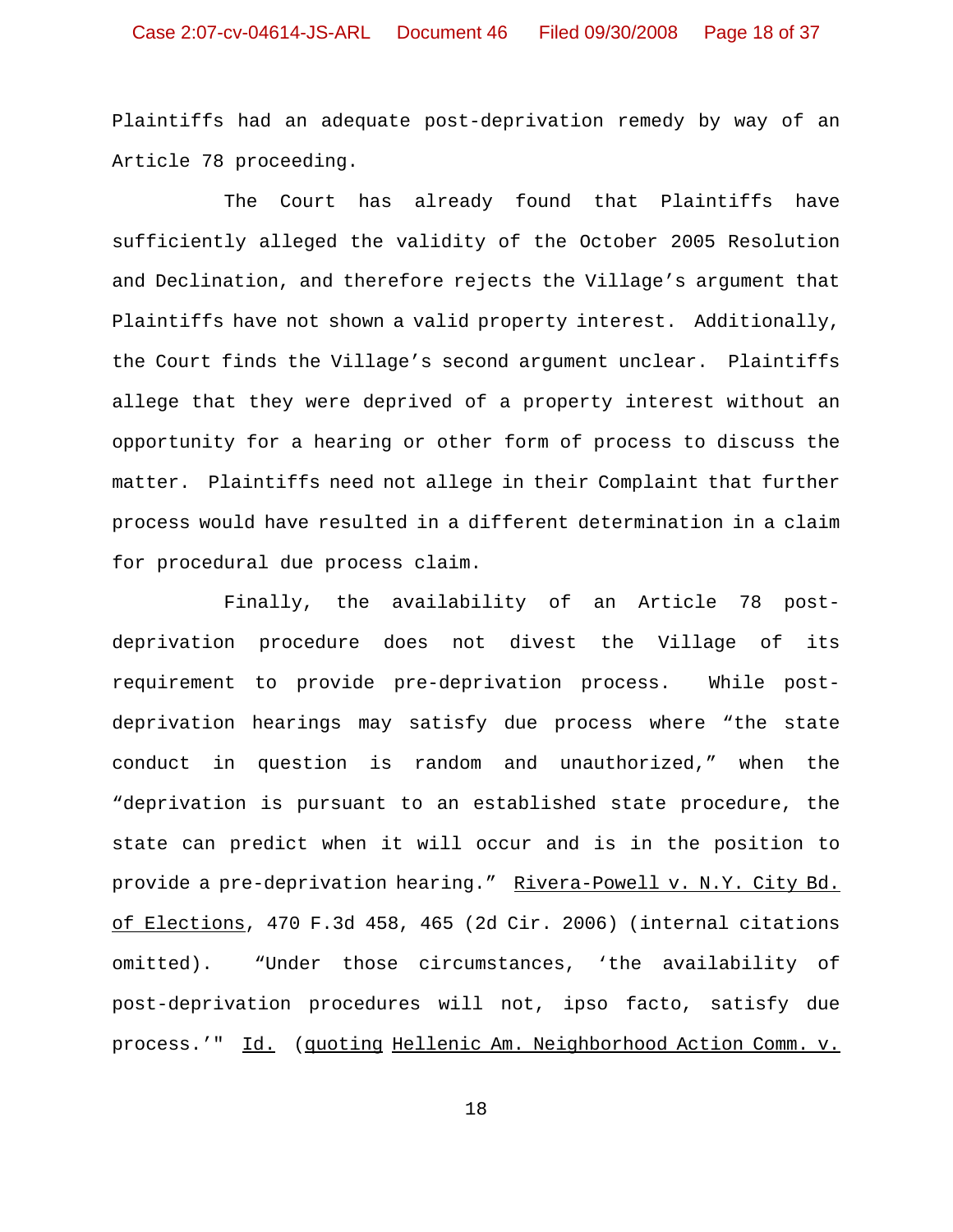City of New York, 101 F.3d 877, 880. n7).

While the "distinction between random and unauthorized conduct and established state procedures . . . is not clear-cut[,]" the Supreme Court has held that the "government actors' conduct cannot be considered random and unauthorized . . . if the state delegated to those actors 'the power and authority to effect the very deprivation complained of . . . [and] the concomitant duty to initiate the procedural safeguards set up by state law,' even if the act in question 'was not . . . sanctioned by state law.'"  $\underline{Id.}$ at 465 (quoting Zinermon v. Burch, 494 U.S. 113, 138, 110 S. Ct. 975, 108 L. Ed. 2d 100 (1990)). Here, Plaintiff has not alleged a random act; rather, the Village has the power and authority to rescind and grant offers of dedication and other such land use rights. At this stage in the litigation, the Court cannot hold that Plaintiffs' procedural due process claim fails because Plaintiffs have an adequate post-deprivation process available to them.

# C. Equal Protection

The Fourteenth Amendment's Equal Protection Clause is "essentially a direction that all persons similarly situated should be treated alike." City of Cleburne v. Cleburne Living Ctr., Inc., 473 U.S. 432, 439, 105 S. Ct. 3249, 87 L. Ed. 2d 313 (1985); Latrieste Rest. v. Village of Port Chester, 188 F.3d 65, 69 (2d Cir. 1999). "While the Equal Protection Clause is most commonly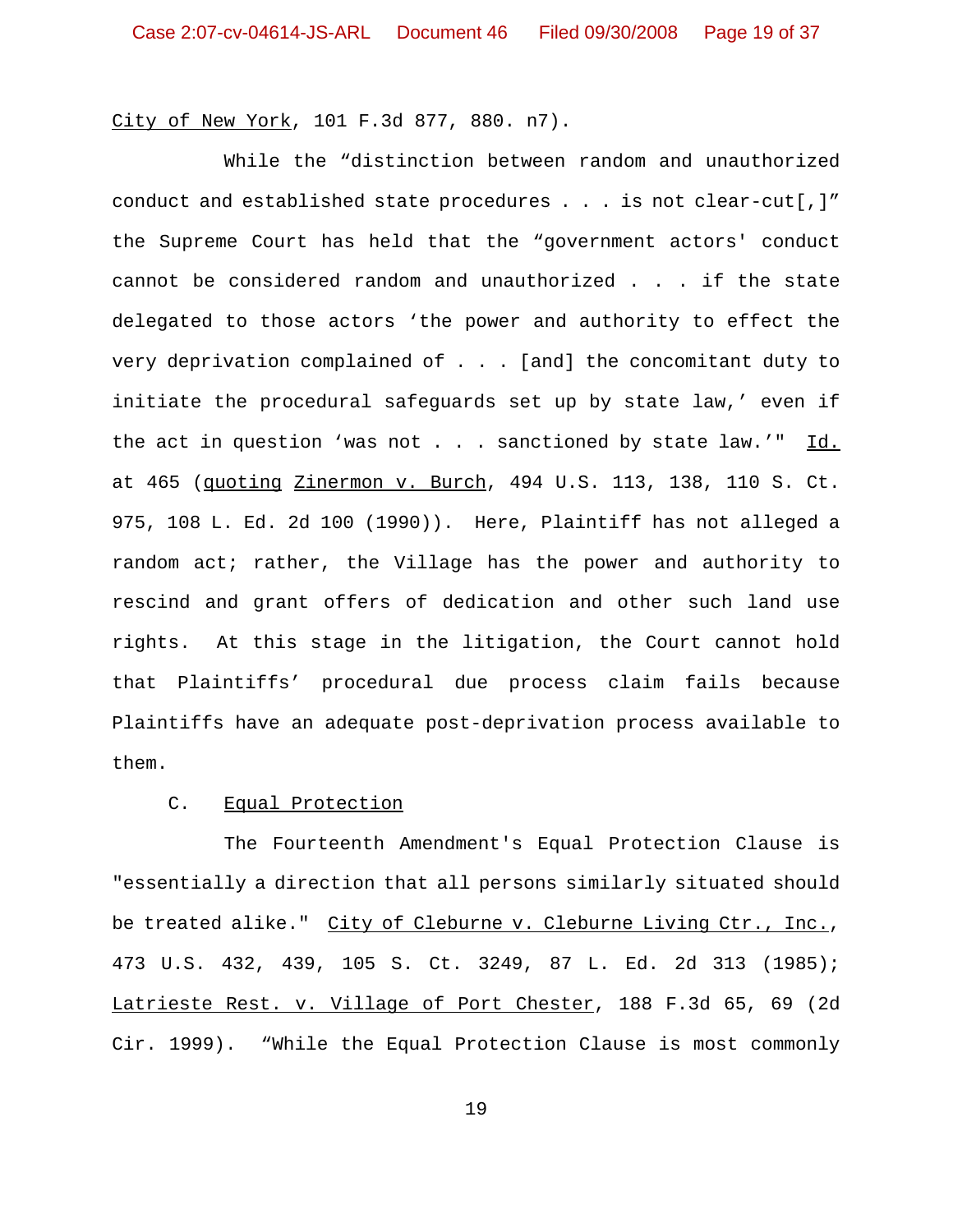used to bring claims alleging discrimination based on membership in a protected class, where, as here, the plaintiff does not allege membership in such a class, he or she can still prevail in what is known as a "class of one" equal protection claim." Neilson v. D'Angelis, 409 F.3d 100, 104 (2d Cir. N.Y. 2005) (citing Village of Willowbrook v. Olech, 528 U.S. 562, 564, 120 S. Ct. 1073, 145 L. Ed. 2d 1060 (2000)).

In a "class of one" equal protection claim, a plaintiff must show "the existence of persons in similar circumstances who received more favorable treatment than the plaintiff . . . to provide an inference that the plaintiff was intentionally singled out for reasons that so lack any reasonable nexus with a legitimate governmental policy that an improper purpose -- whether personal or otherwise -- is all but certain." Sloup v. Loeffler, No. 05-CV-1766, 2008 U.S. Dist. LEXIS 65545, at \*50-51 (E.D.N.Y. Aug. 21, 2008) (quoting Neilson, 409 F.3d at 105.

The Village argues that Plaintiffs have not shown the existence of other similarly situated persons. Specifically, the Village argues that Plaintiffs "cannot point to any similar instance in which a Village Trustee derived a financial benefit from a prohibited contract with the Village, and in which, as a consequence, the Village released all of its right, title and interest in a parcel irrevocably dedicated as parkland." (Village Memo. p. 17.) However, this argument relies on the illegality of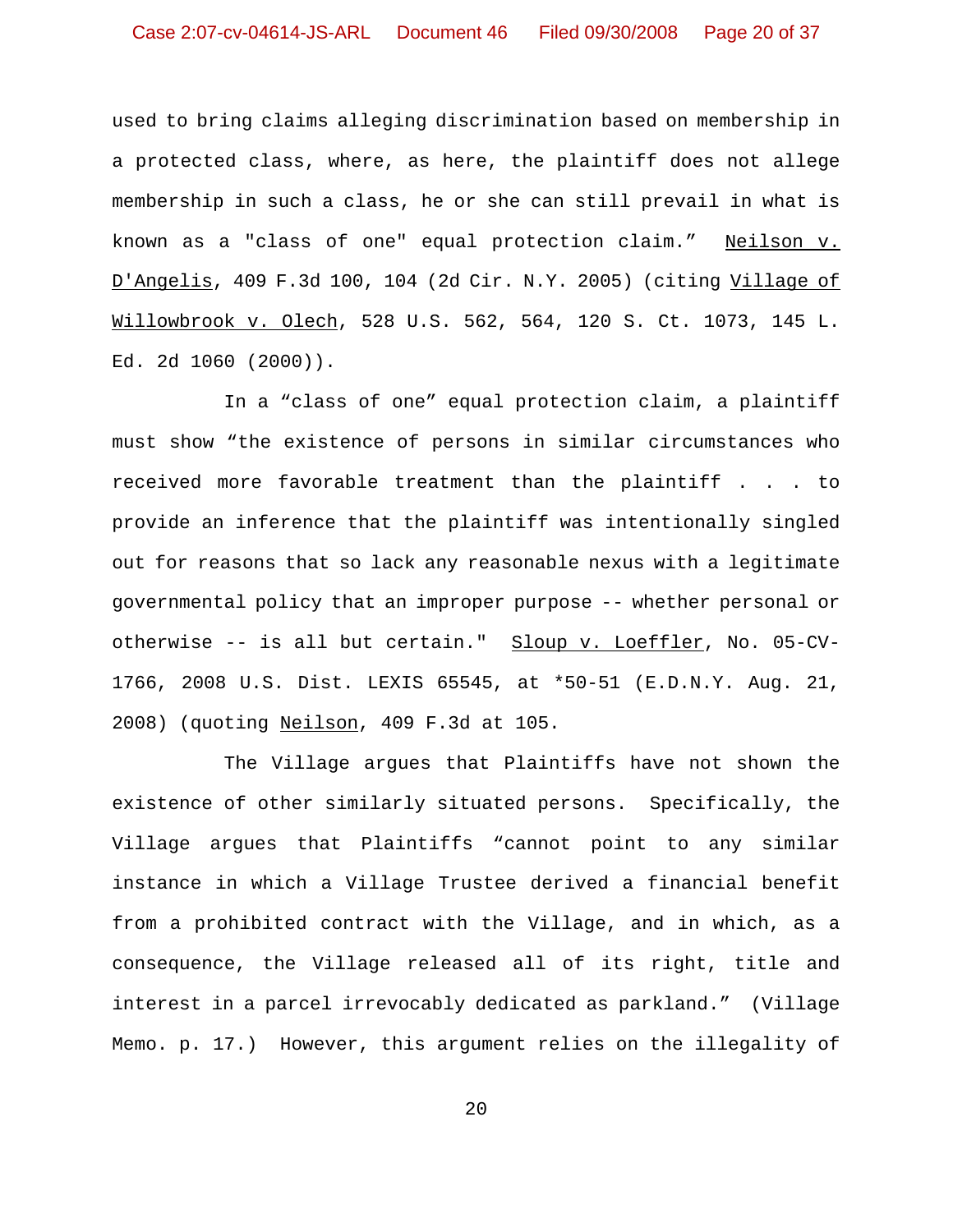the underlying agreement between Entel and the Village. The Court has already found that Plaintiffs have pleaded enough facts to state a cognizable agreement.

Plaintiffs' Complaint alleges that the Village has not acquired any park land or required any similarly situated property owners to make a dedication of property rights to the Village. The Court notes that the Complaint does not specify any entity who was in a position to dedicate property to the Village as a park, but was not required to do so, or an entity who made an offer, but had that offer rejected or not acted upon because of the Village's alleged custom of not developing park land. In any case, "[t]hough other Circuits have determined otherwise, this Circuit has recently proclaimed that there is no requirement that the Plaintiffs 'identify in [their] complaint actual instances' where others have been treated differently." Cathedral Church of the Intercessor v. Inc. Vill. of Malverne, 353 F. Supp. 2d 375, 383 (E.D.N.Y. 2005) (quoting DeMuria v. Hawkes, 328 F.3d 704, 707 (2d Cir. 2003) (holding that it was sufficient for plaintiffs to "summarily state that 'upon information and belief, the defendants imposed subjective, arbitrary, and unreasonable conditions and requirements upon the Church that it has never imposed on any other construction projects of similar or like size and scope.'"). Here, Plaintiffs have sufficiently alleged, for the purposes of a motion to dismiss, that the Village would not have required any similarly situated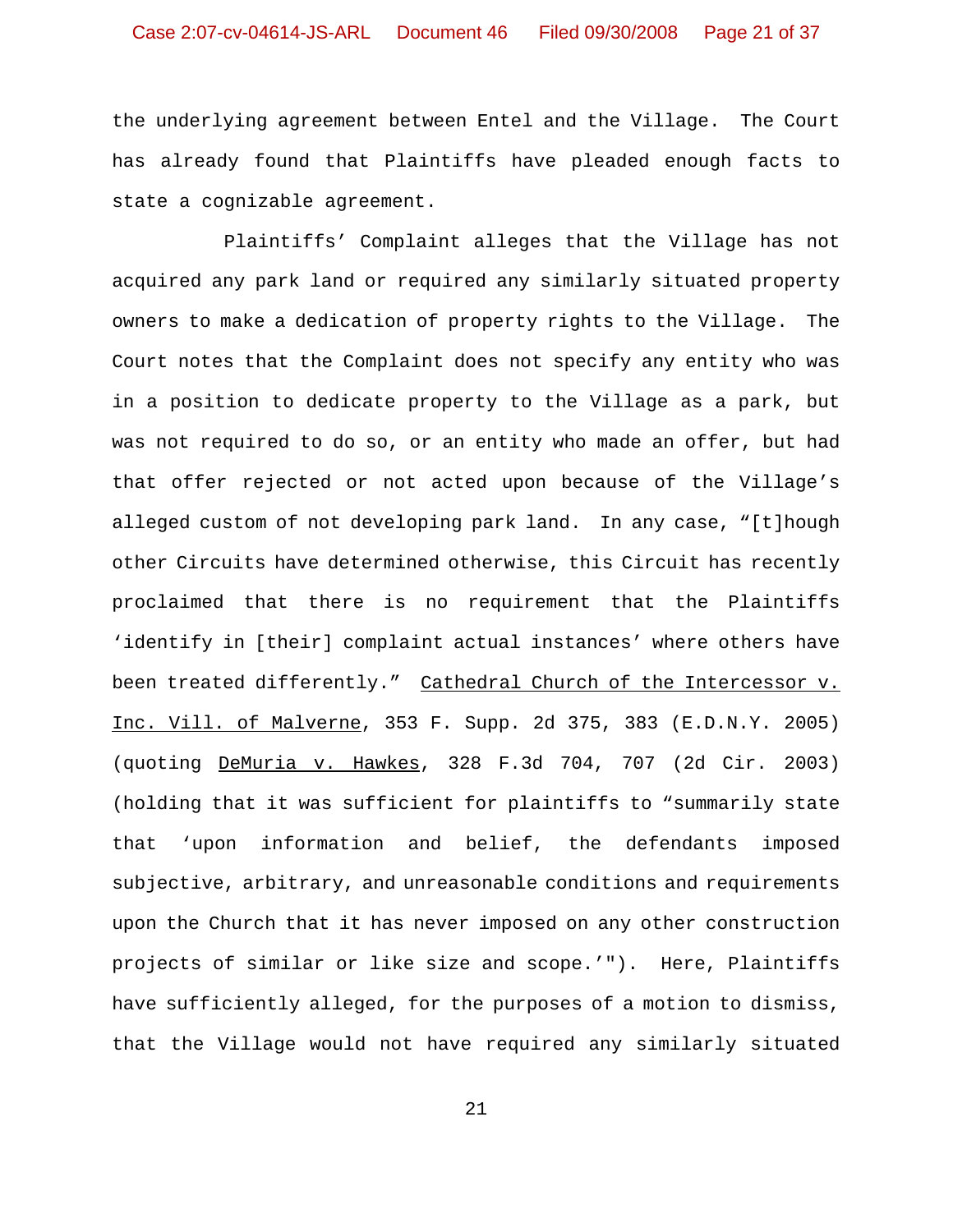property owners to make a dedication of property rights to the Village.

The Village next argues that it had a rational basis for accepting Foreal's Offer of Dedication, the public policy in favor of preserving open space. The Court agrees that preserving open space is a rational basis for accepting an offer of dedication. However, Courts in this Circuit have held that an equal protection claim survives a motion to dismiss if the complaint alleges that a defendant's actions were irrational, and the complaint provides sufficient allegations, which if taken to be true, would support this claim. See McCormick v. Town of Clifton Park, No. 05-CV-0694, 2006 U.S. Dist. LEXIS 32813, at \*17 (N.D.N.Y. May 23, 2006) (plaintiffs' equal protection claim survived motion to dismiss where it alleged "the defendants acted with impermissible motive and animus in order to punish them for their business activities" and provided "allegations in support [of] such an inference, which must be accepted as true on a motion to dismiss."); Cathedral Church of the Intercessor v. Incorporated Vill. of Malverne, No. 02-CV-2989, 2006 U.S. Dist. LEXIS 12842, at \*14 (E.D.N.Y. Mar. 6, 2006) (plaintiff's complaint, which stated that "the plaintiff ha[d] been intentionally treated differently from others similarly situated and that there [was] no rational basis for the difference in treatment" stated sufficient facts to overcome a motion to dismiss because of the possibility that defendants' proffered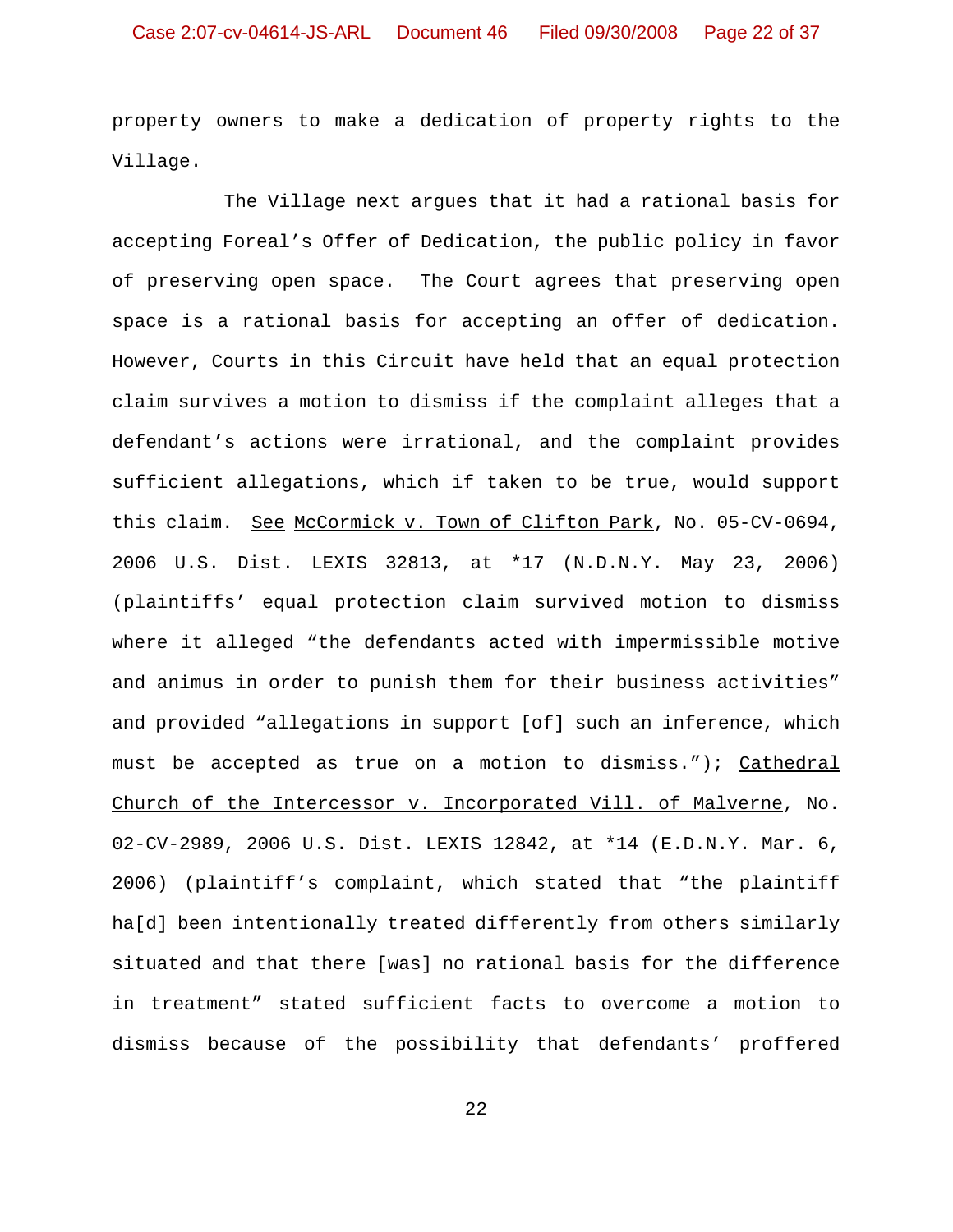rational basis was "illegitimate pretexts intended to shield the defendants' discriminatory intent.").

Plaintiffs' Complaint alleges that Defendants arbitrarily recorded Foreal's offer of dedication, whereas Defendants had a policy of not accepting park land from similarly situated entities. The Complaint further states that Defendants irrationally singled out Plaintiffs for its decision, notwithstanding the fact that Defendants identified suitable park land as land with 25 acres and access to a main road. At this stage, Plaintiffs' have sufficiently alleged that Defendants' actions were not rational, and therefore the equal protection claim is sufficient to withstand a motion to dismiss. See A&P v. Town of E. Hampton, 997 F. Supp. 340, 351 (E.D.N.Y. 1998) ("holding that plaintiff stated an equal protection claim where it alleged that "it stands in the same position as a would-be builder of an industrial building having a floor area in excess of 10,000 square feet, that the industrial user would not be barred from building such a structure, but that plaintiff would be barred, and that there is no rational basis for that difference in treatment.").

Defendants also argue that Plaintiffs have not shown that the Individual Defendants "harbored any animus towards plaintiffs." However, in an equal protection "class of one" claim, "Plaintiff[s] need not allege discriminatory animus and instead may merely allege that 'there is no rational basis for the difference in treatment.'"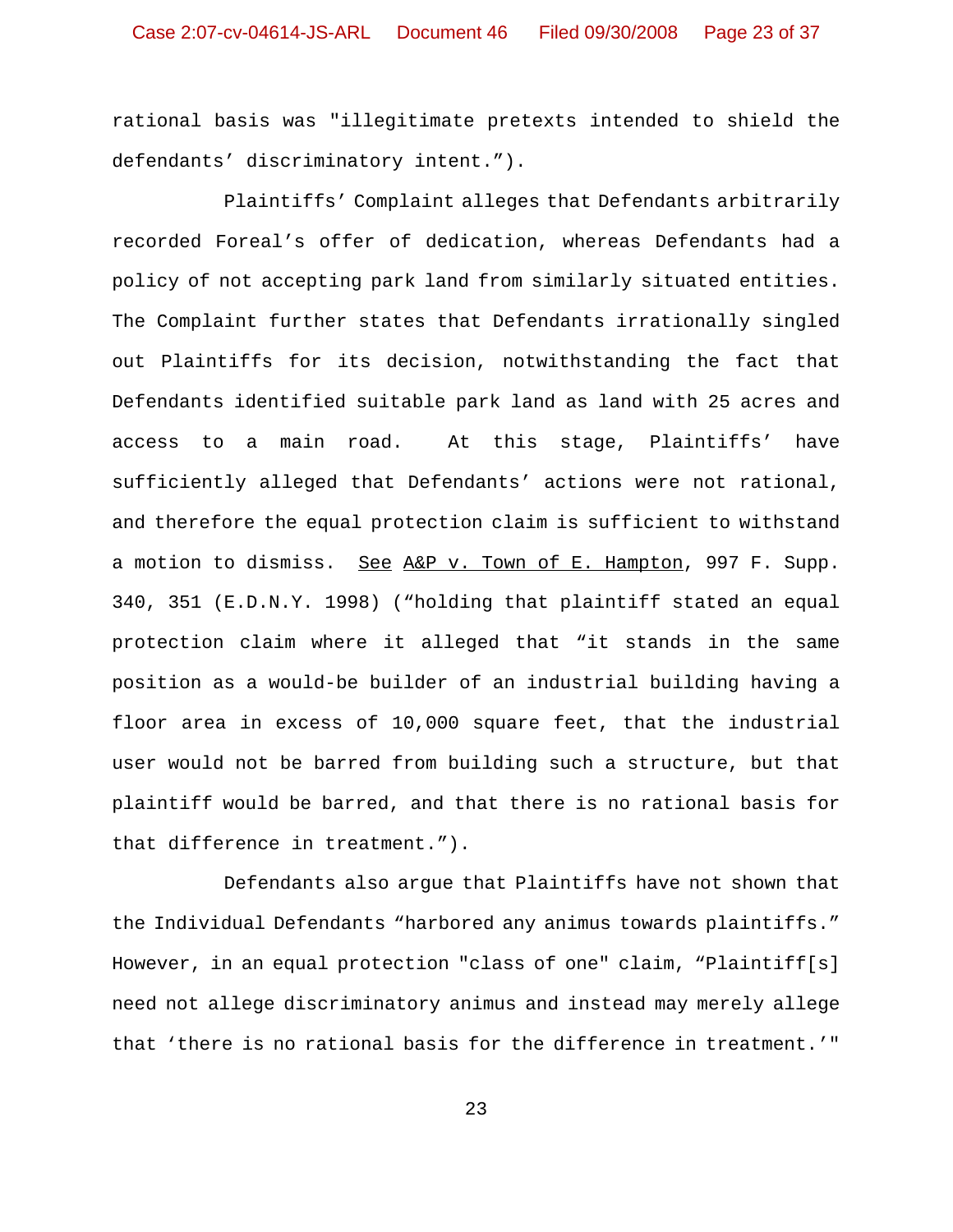Cathedral Church of the Intercessor v. Inc. Vill. of Malverne, 353 F. Supp. 2d 375, 383 (E.D.N.Y. 2005) (quoting Village of Willowbrook v. Olech, 528 U.S. 562, 564, 120 S. Ct. 1073, 145 L. Ed. 2d 1060 (2000)). As above noted, Plaintiffs' Complaint sufficiently alleges that Defendants would not have required another entity to dedicate a parcel of land that is not located on a main road and is under twenty-five acres, and Defendants basis for singling out Plaintiffs' parcel is irrational. Although at the summary judgment stage, Defendants may be able to show that their actions were, in fact, rational, at this stage, Plaintiffs' pleadings are sufficient to survive a motion to dimiss.

## D. First Amendment Retaliation Claim

To establish a First Amendment retaliation claim under § 1983, Plaintiffs must show that "(1) [their] conduct was protected by the First Amendment, and (2) such conduct prompted or substantially caused [Defendants'] action." Dougherty v. Town of N. Hempstead Bd. of Zoning Appeals, 282 F.3d 83, 91 (2d Cir. 2002) (internal citations omitted). Defendants argue that Plaintiffs failed to set forth a valid First Amendment retaliation claim because Plaintiffs have not alleged an improper motive and Defendants had an independent justification for their actions, namely the illegality of Plaintiffs' underlying contract with the prior administration.

Plaintiffs argue that their Complaint sets forth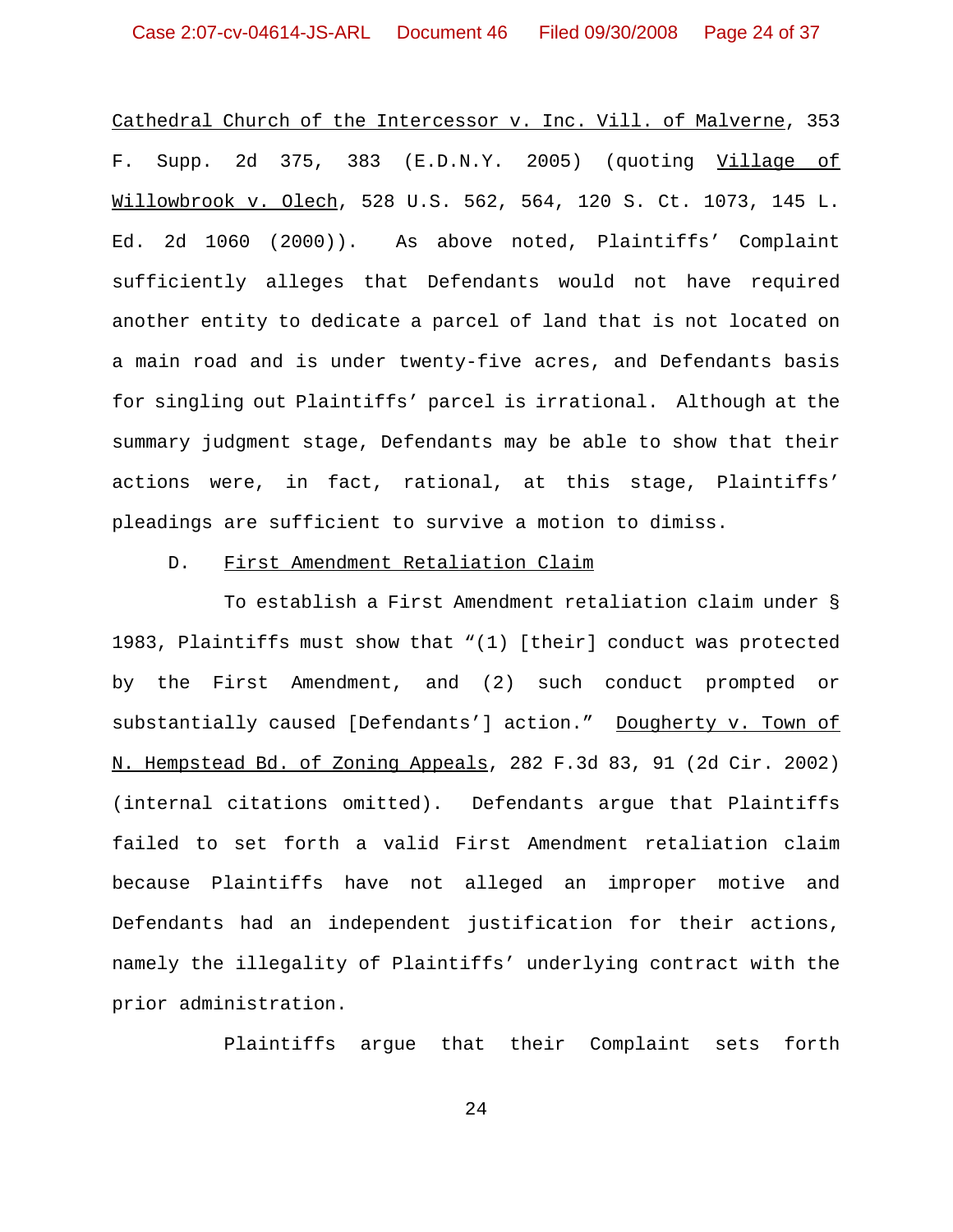sufficient facts from which retaliatory motive by Mayor Beckerman can be inferred. In support of this argument, Plaintiff states that the Complaint is replete with references to the "bitterlycontested" mayoral election, and as such, it can be inferred that Beckerman acted to chill Plaintiffs' further political participation.

The Court finds that Plaintiffs' allegations with respect to Beckerman are sufficient to withstand a motion to dismiss. Plaintiffs allege that Beckerman decided to overturn the former Board's decision and record the Foreal deed in retaliation for Plaintiffs' political activities. From the facts alleged in the Complaint, it can be inferred that Beckerman retaliated against Plaintiffs for their political views and actions. See Nestor Colon Medina & Sucesores, Inc. v. Custodio, 964 F.2d 32, 40-42 (1st Cir. 1992) (acknowledging that a plaintiff could base a First Amendment claim on the grounds that the defendants denied plaintiff a permit in retaliation for the plaintiff's political views).

Plaintiff next argues that retaliatory motive can be imputed to the entire Board. In support of this argument, Plaintiffs cite to Cine SK8, Inc. v. Town of Henrietta, 507 F.3d 778, 785 (2d Cir. N.Y. 2007), where the Second Circuit held that in the context of a substantive due process claim, "it is possible that, even if a majority of the individuals that participate in the decision lack unconstitutional motives, the unconstitutional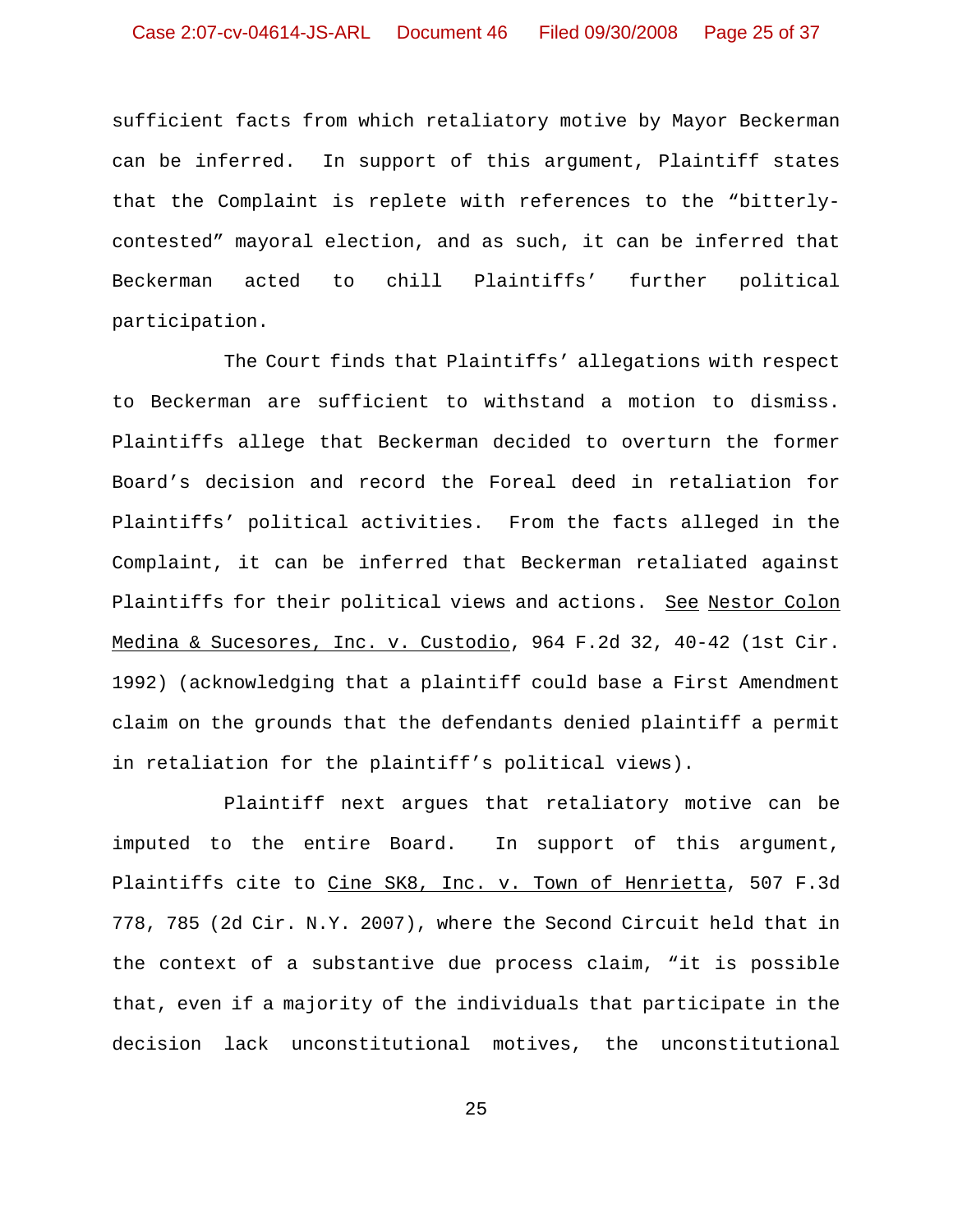intentions of a minority of those involved can taint the ultimate outcome." If Beckerman can be considered to be a minority of one who tainted the Board's ultimate outcome, then Plaintiffs' first amendment retaliation claim against the Board will survive. At this stage in the proceedings, Plaintiffs have alleged sufficient facts to overcome a motion to dismiss their first amendment retaliation claim against the Board.

#### III. Legislative Immunity

Defendants assert that the Individual Defendants are entitled to legislative immunity for their decision to adopt the July 2007 Resolution rescinding the prior resolutions. Plaintiffs counter that the Individual Defendants actions were not legislative in nature, and thus are not barred by absolute immunity.

"Local legislators, such as members of a town board, are absolutely immune from civil rights lawsuits provided that the actions for which they are being sued are 'legislative.'" Livant v. Clifton, 334 F. Supp. 2d 321, 326 (E.D.N.Y. 2004) (citing Harhay v. Town of Ellington Bd. of Ed., 323 F.3d 206, 210 (2d Cir. 2003)). "Under the Supreme Court's functional test for determining the applicability of absolute legislative immunity, 'whether immunity attaches turns not on the official's identity, or even on the official's motive or intent, but on the nature of the act in question.'" State Emples. Bargaining Agent Coalition v. Rowland, 494 F.3d 71, 82 (2d Cir. 2007) (quoting Almonte v. City of Long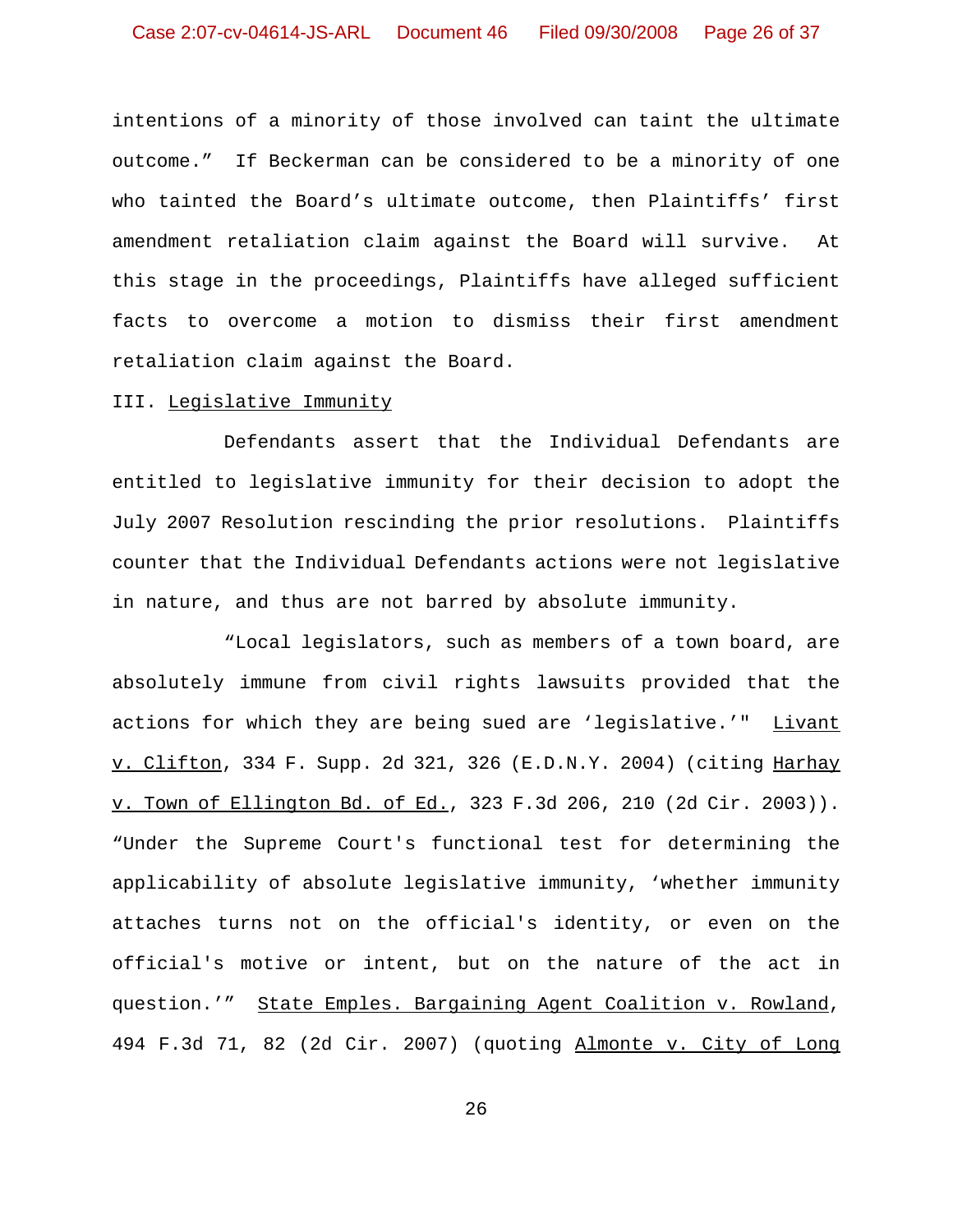Beach, 478 F.3d 100, 106 (2d Cir. 2007)). "More specifically, legislative immunity shields an official from liability if the act in question was undertaken in the sphere of legitimate legislative activity." Almonte, 478 F.3d at 106. (internal citations and quotations omitted).

The Court finds that the Individual Defendants' decision to vote on the resolution is entitled to absolute immunity. Plaintiffs cite to Harhay, 323 F.3d at 206, to support their argument that the Individual Defendants' actions were not legislative in nature. Harhay is distinguishable from this case. In Harhay, a town board of education voted against accepting the resignation of a teacher. The Second Circuit held that the board's decision to "table" the resignation was a "[d]iscretionary personnel decision[]" which, "even if undertaken by public officials who otherwise are entitled to immunity, do not give rise to immunity because such decisionmaking is no different in substance from that which is enjoyed by other actors." Id. at 210- 211.

In contrast, the Board's decision to rescind the former resolutions and accept an offer of dedication is not the type of decision made by other actors. Rather, this decision was purely within the province of the local board members. A local board's decision to rescind its former action and accept an offer of dedication for park land is clearly a legislative act, entitling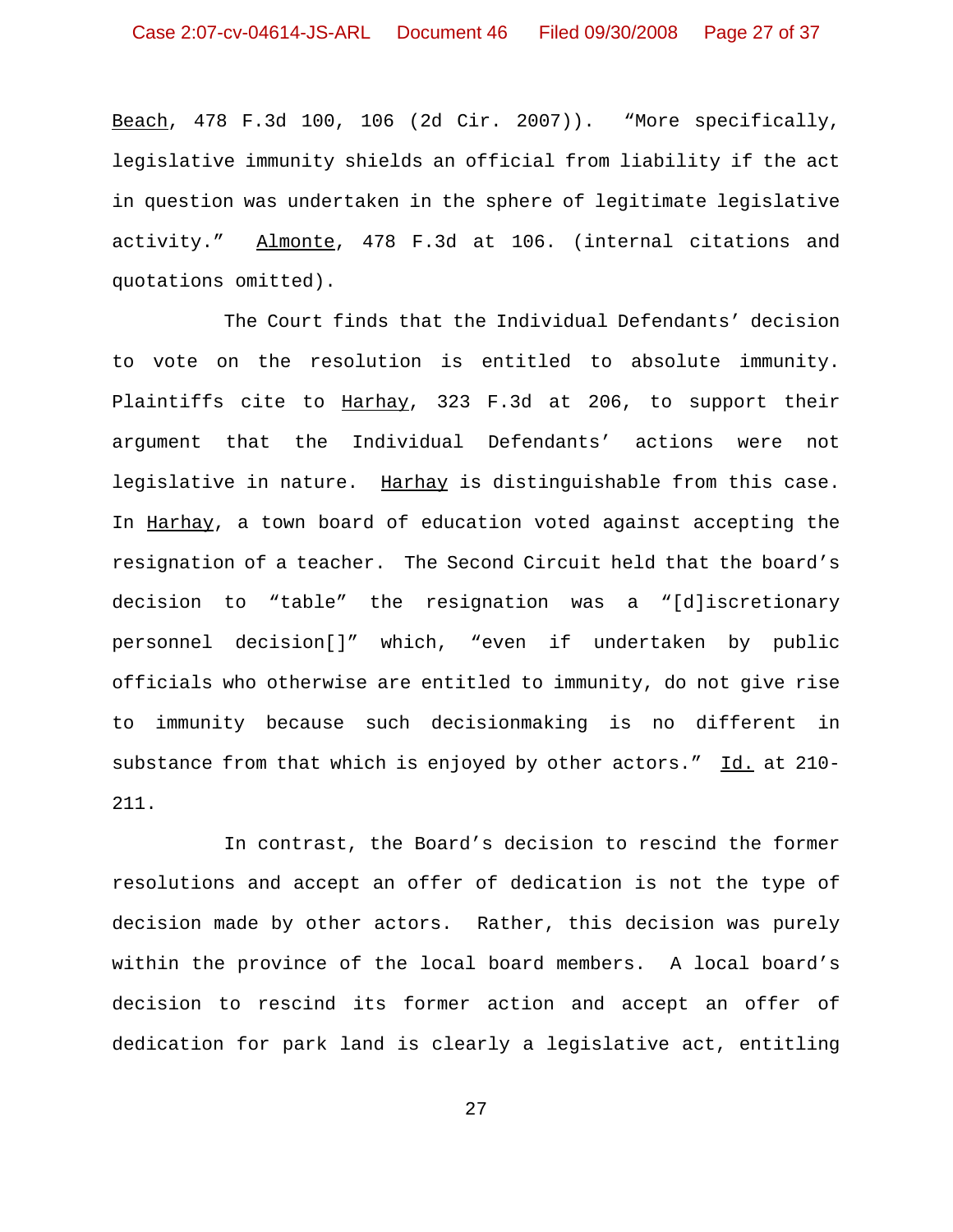the individual board members to absolute immunity. See Orange Lake Assocs. v. Kirkpatrick, 21 F.3d 1214, 1224 (2d Cir. N.Y. 1994) (legislative immunity attached to individual members of local town board for their adoption of a master plan and zoning law amendments); Livant v. Clifton, 334 F. Supp. 2d 321, 326 (E.D.N.Y. 2004) ("Here, the Board's actions in holding a hearing, voting, and approving a resolution which authorized the removal of a nuisance . . . are clearly legislative in nature."); <u>Zdziebloski v. Town of</u> E. Greenbush, 336 F. Supp. 2d 194, 203 (N.D.N.Y 2004) (individual board members entitled to legislative immunity for their actions in voting for a resolution that eliminated the plaintiff's job). Accordingly, the Board and its individual members, Beckerman, Juul-Nielson, Bartholomew, Fine, and Miller, are entitled to absolute immunity for their action in voting for the resolution rescinding the prior Board's October 17, 2005 contract.<sup>1</sup>

#### IV. Defendant O'Connell's Motion To Dismiss

O'Connell moves under Rule 12(c) to dismiss Plaintiffs' claims against her on the ground that Plaintiffs failed to allege that O'Connell conspired with the other Defendants to deprive Plaintiffs of their constitutional rights. Specifically, O'Connell argues that she was simply acting as a "responsible civic leader"

 $1$  Because the Court has found that the Individual Defendants are shielded from liability by absolute immunity, the Court declines to address Defendants' arguments that the Individual Defendants are also entitled to qualified immunity.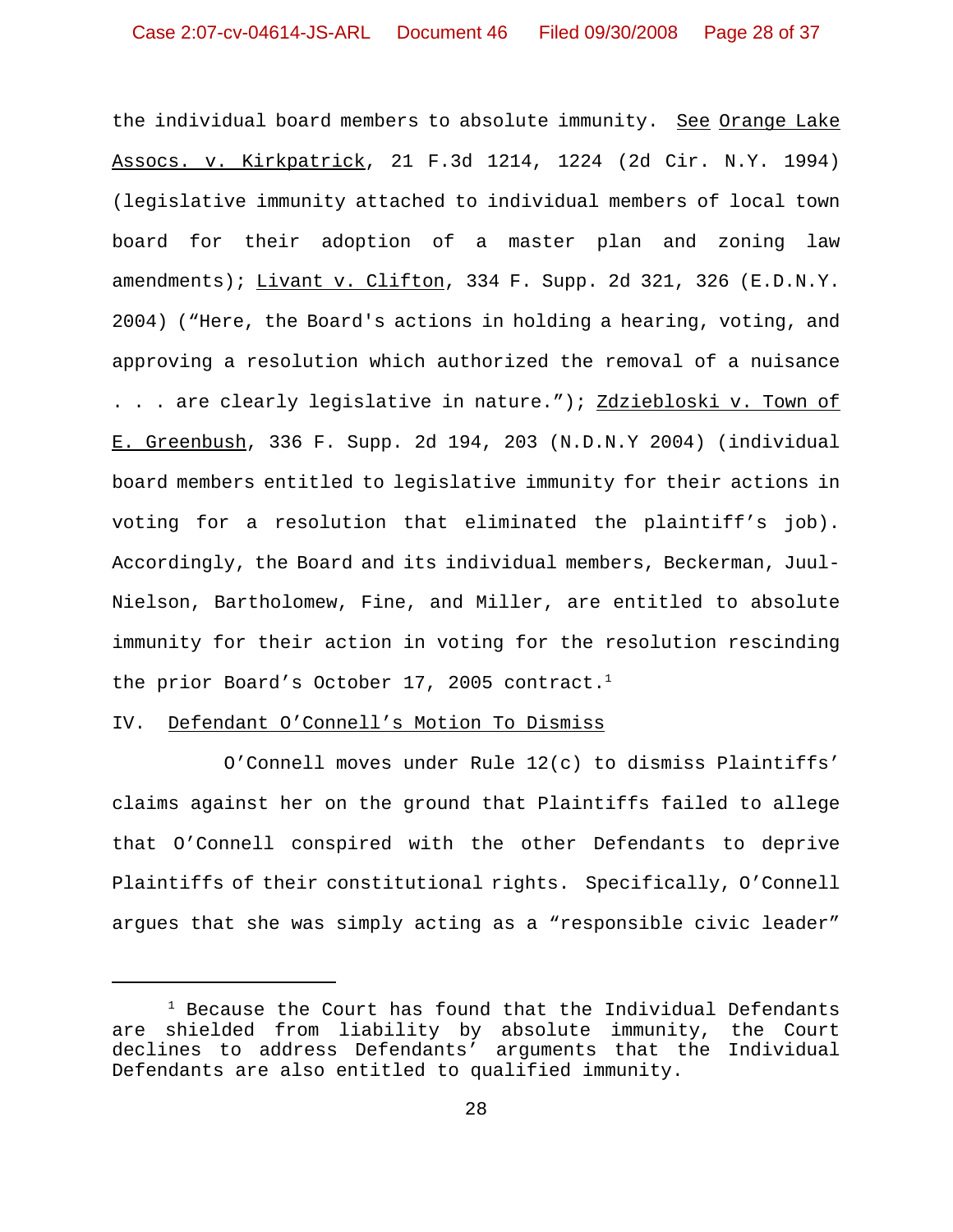in requesting that the Village investigate the declination of the Offer of Dedication.

"To prove a § 1983 conspiracy, a plaintiff must show: (1) an agreement between two or more state actors or between a state actor and a private entity; (2) to act in concert to inflict an unconstitutional injury; and (3) an overt act done in furtherance of that goal causing damages." Pangburn v. Culbertson, 200 F.3d 65, 72 (2d Cir. 1999).

 At this stage in the proceedings, the Court finds that Plaintiff has alleged enough facts to sustain a Section 1983 conspiracy action against O'Connell. Plaintiffs allege that O'Connell made a "false allegation" that Entel had stolen the Property from the Village, and that O'Connell worked with Beckerman to request that the Village investigate the declination of the offer of dedication, notwithstanding the fact that O'Connell and Beckerman allegedly knew all the relevant facts and circumstances surrounding the declination. At this stage in the litigation, these allegations are sufficient to state a claim of conspiracy against O'Connell.

# V. O'Connell's Motion To Disqualify Jaspan Schlesinger Hoffman LLP

O'Connell moves to disqualify Jaspan Schlesinger Hoffman LLP ("Jaspan") on the grounds that Chris J. Coschignano, Esq. ("Coschignano"), a partner with the firm, represented O'Connell in the past.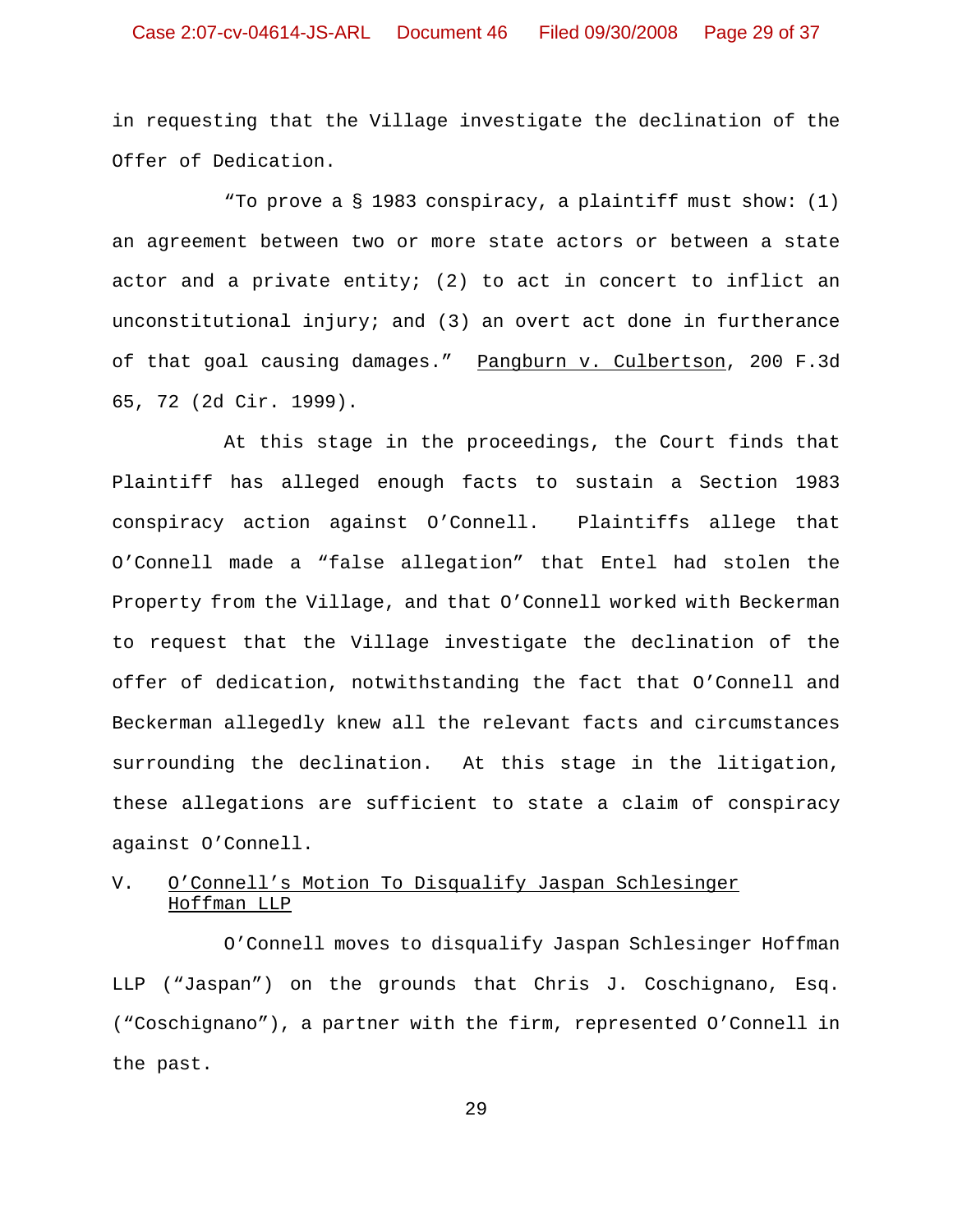"Unless there is a risk of taint to a court proceeding, courts are quite hesitant to disqualify an attorney from representing his client in litigation." Med. Diagnostic Imaging, PLLC v. CareCore Nat'l, LLC, 542 F. Supp. 2d 296, 306 (S.D.N.Y. 2008). "Courts are reluctant to grant such motions because they are often tactically motivated, cause undue delay, add expense, and have 'an immediate adverse effect on the client by separating him from counsel of his choice. . . .'" Drag Racing Technologies, Inc. as D.R.T., Inc. v. Universal City Studios, Inc., 2003 WL 1948798, at \* 2 (S.D.N.Y. 2003) (quoting Board of Education v. Nyquist, 590 F.2d 1241, 1246 (2d Cir. 1979)). However, "[w]here an actual or severe conflict is so strong that 'no rational defendant would knowingly and intelligently desire the conflicted lawyer's representation,' the court is obligated to disqualify the attorney." United States v. Schlesinger, 335 F. Supp. 2d 379, 382 (E.D.N.Y. 2004) (quoting United States v. Levy, 25 F.3d 146, 153 (2d Cir. 1994)).

The parties do not dispute that O'Connell never retained Coschignano. The question before the Court is whether O'Connell confided in Coschignano with the assumption that she was obtaining legal advice from her attorney. Although there is no "single, well-defined test for determining whether an attorney client relationship exists," most court have held that "an attorney-client relationship exists if the party divulging confidences and secrets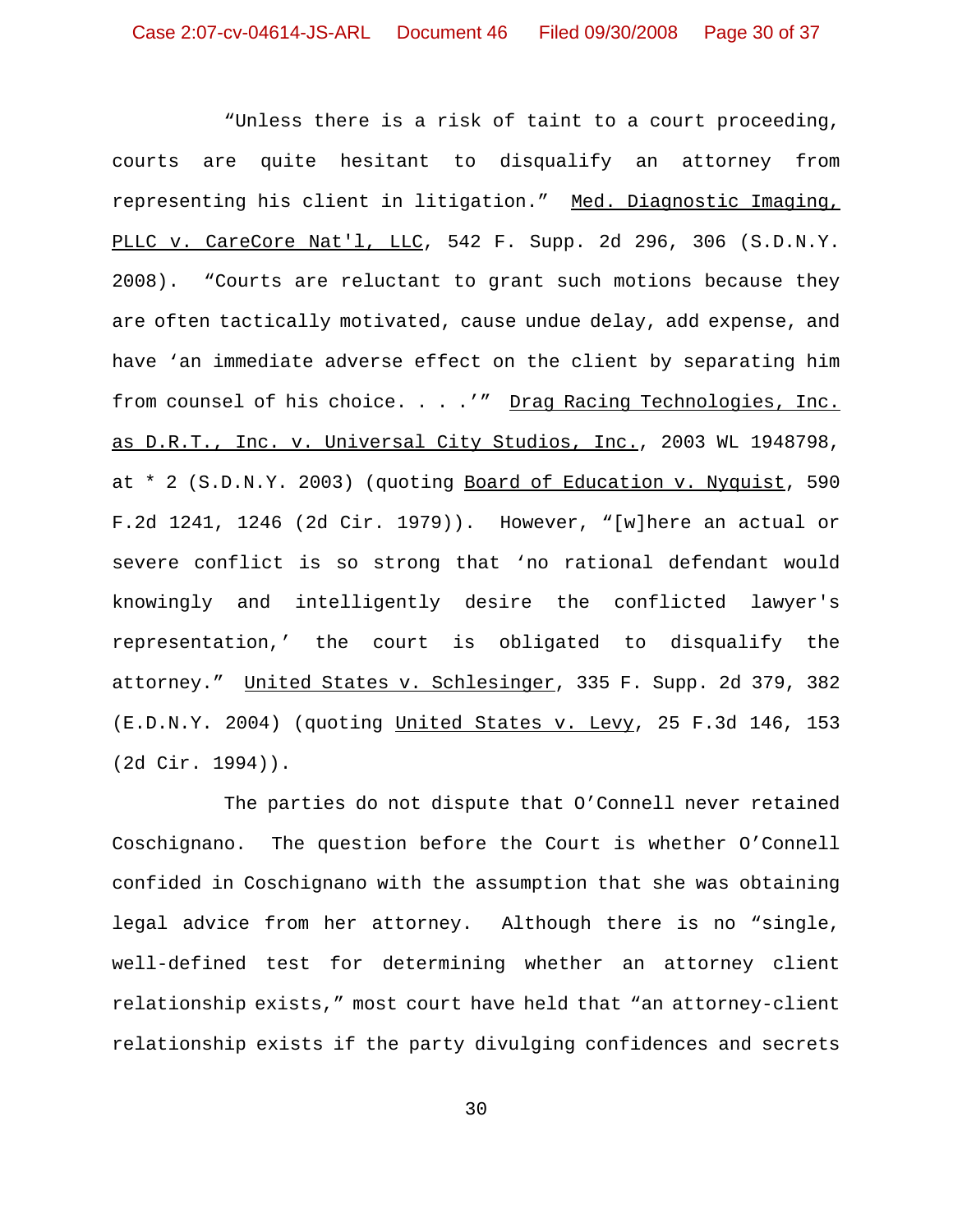to an attorney believes that he is approaching the attorney in a professional capacity with the intent to secure legal advice." Fierro v. Gallucci, No. 06-CV-5189, 2007 U.S. Dist. LEXIS 89296, 18-17 (E.D.N.Y. Dec. 4, 2007).

O'Connell alleges that she consulted Coschignano for advice regarding the Property, and disclosed to Coschignano her concerns regarding Entel's use of the land. O'Connell asserts that she approached Coschignano on the matter because she was acquainted with him from Coschignano's work as Town Councilman, and because O'Connell and her husband had their wills prepared by Coschignano's wife, who formerly worked with Coschignano at his private law office.

Jaspan argues that disqualification is not warranted because Coschignano did not represent O'Connell in this matter, and the only attorney/client relationship that existed between Coschignano and O'Connell occured in March of 2004, when an attorney in Coschignano's office prepared O'Connell and her husband's will. Jaspan does not deny that O'Connell approached Coschignano to discuss certain concerns she had regarding Plaintiffs' property. However, Jaspan argues that O'Connell's conversations with Coschignano did not establish an attorney/client relationship because O'Connell did not approach Coschignano with the intent to retain him. Specifically, Jaspan argues that O'Connell knew of Coschignano's professional relationship with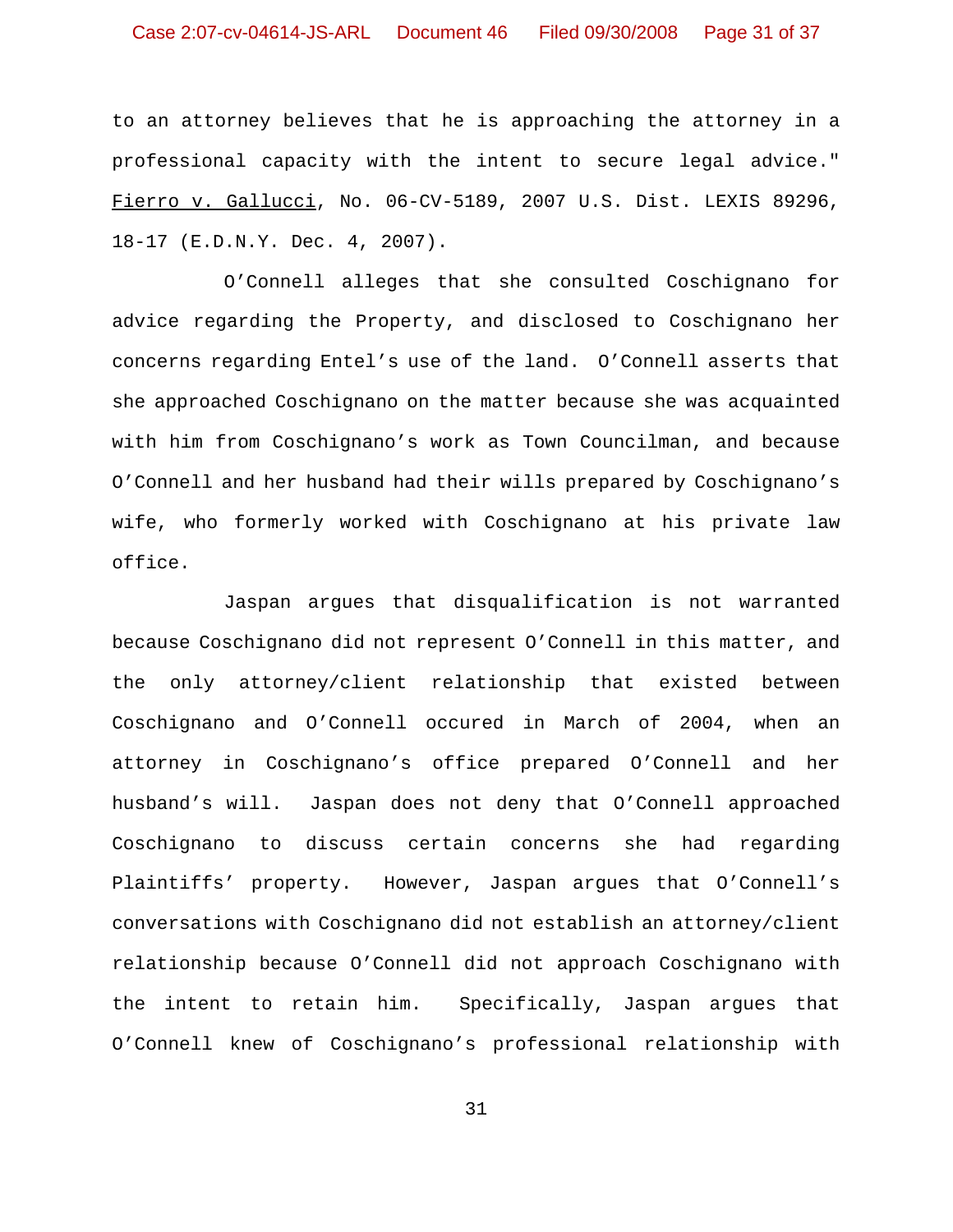Plaintiff Entel, and approached him because of that relationship and because of his position as Town Councilman, and that O'Connell never divulged confidential or privileged information. According to Jaspan, O'Connell considered her conversations with Coschignano to be a meeting with a local public official, and not as private consultations with her attorney.

However, O'Connell submits a number of documents in support of her motion for disqualification that casts doubt on Jaspan's argument that O'Connell did not confide in Coschignano. O'Connell submits the minutes from the Board of Directors of the Pond's Edge Civil Association's May 19, 2005 meeting, which state:

> Then Bonnie spoke with Peter McKenna, Village Attorney, explaining the history of the land within the community and how Entel's managed to buy it without anyone in the community being informed. McKenna said the community can make application [sic] to the town to make it a park, we have that right - We don't need an attorney. Though he recc. [sic] That perhaps we do . . . 5. Talk with a lawyer informally about what it would cost- Chris Cashignano [sic] - town councilman and attorney - Bonnie will call him.

(O'Connell Aff. Ex. A). The minutes from the June 5, 2005 meeting

state:

Then Bonnie met with Chris Coschignano, Oyster Bay Councilman . . . . He indicated that we could pursue it but it would be really hard and that entel [sic] could prob. Sue [sic], hold us up in court for years, and then said that anything else we wanted we could basically have, e.g. we can have him keep the fence - has to be an estate fence-where it is, . . . we get approval of landscaping plan at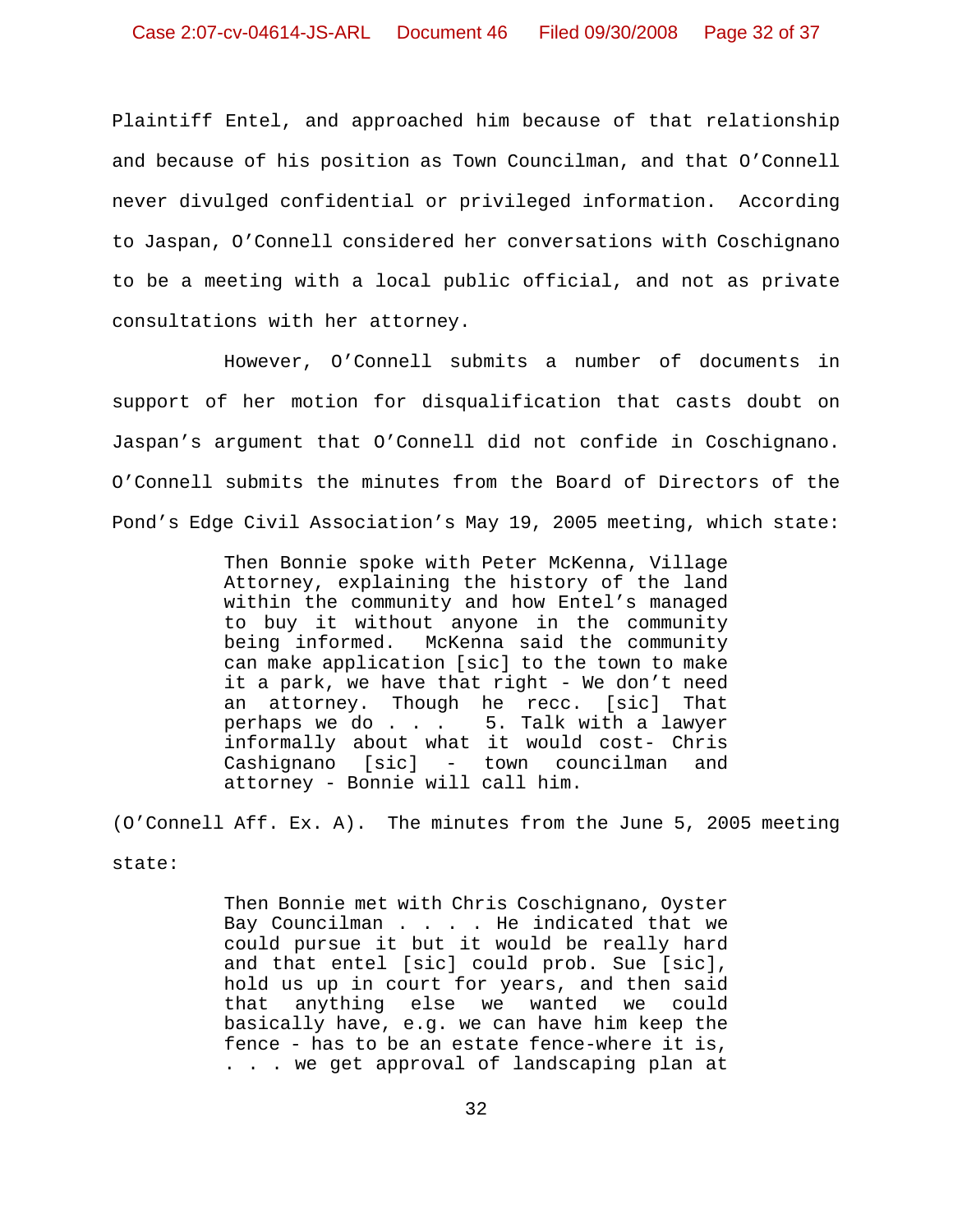his cost - ask him to take down the lights, etc. - does he have right to access to Noel Lane? Cannot put the pool on that land-or any other kind of structure - no permit can ever be issued - To make it a park, town would have to condemn the land, buy it back from Entel then declare it a park. But they could permanently designate as park land - not buildable - has to pass some legislation to make that happen. . . . Possibly June 20-21 for mtg with Cashignano [sic]. We should have a meeting with Coschignano.

(O'Connell Aff. Ex. B.)

Finally, O'Connell submits a letter she sent to Coschignano on August 15, 2005, in which O'Connell writes,

> It has been some time [sic] since we all met and I wanted to bring you up to date on what is happening as well as ask you a few more questions . . . . Lastly, if the village had the right to make this a park when Mr. Forte owned the land, why would they have to buy it back from Mr. Entel before making it a park? . . . . Thanks so much for your continued assistance in this.

(O'Connell Aff. Ex. D). The Court finds that the above documents raise a serious question as to whether O'Connell sought legal advice from Coschignano regarding the facts underlying this cause of action, and as to whether O'Connell believed that she was speaking in confidence because of a professional relationship.

However, the Court is reluctant to disqualify Jaspan without first granting the parties an opportunity to be heard on the issue. In the interest of upholding the ethical integrity of the trial process, the Court will hold a conference on this matter on October 10, 2008, at 10:00 a.m., whereupon it will revisit this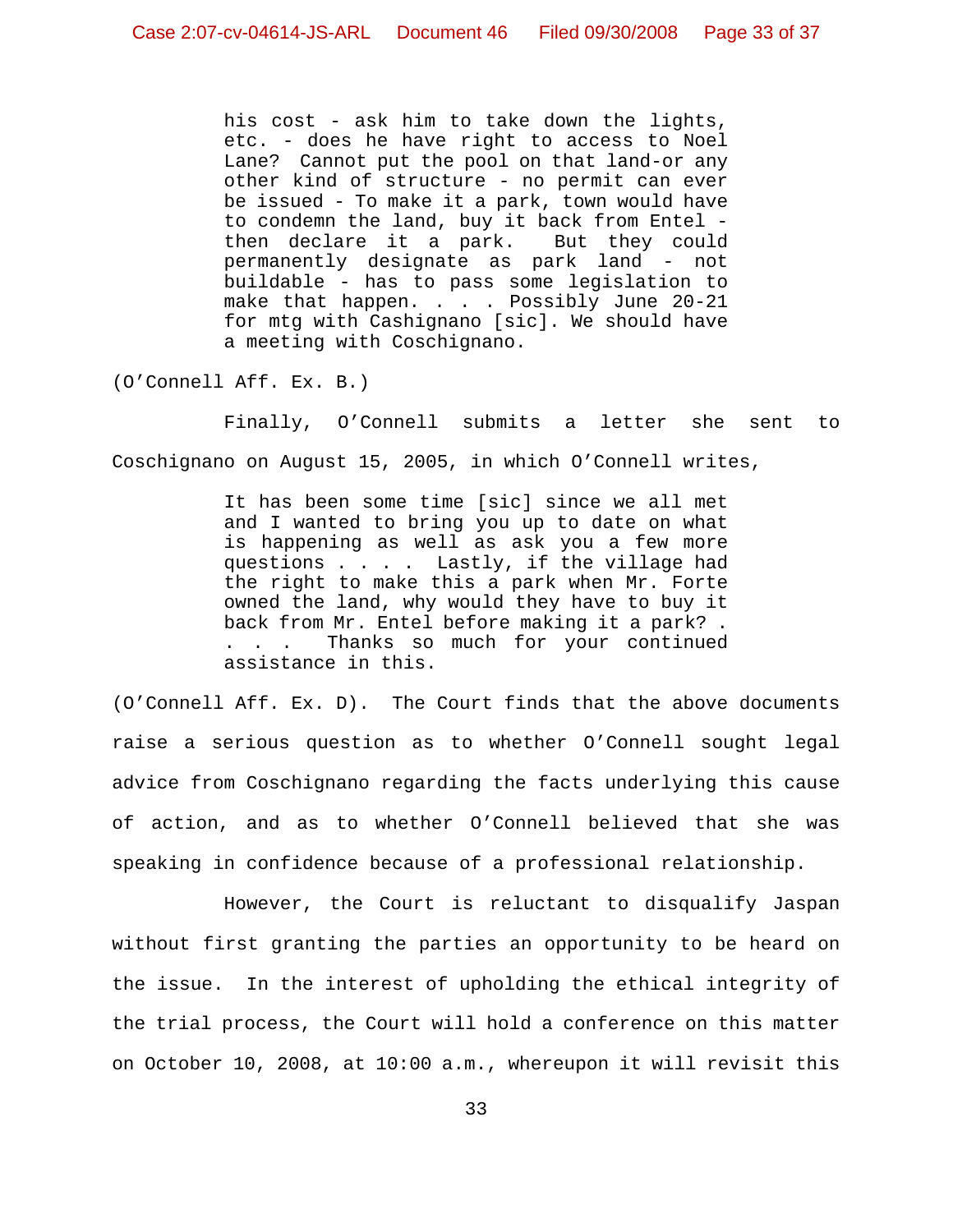issue.

The Court has reviewed Defendants' remaining arguments regarding Coschignano's necessity as a trial witness, and finds them to be without merit. Rule 5-102 (c) of the New York Code of Professional Responsibility prohibits an attorney from acting as counsel on a case in which he may have to serve as a witness. Rule 5-102(c) states,

> "A lawyer shall not act, or accept employment that contemplates the lawyer's acting, as an advocate on issues of fact before any tribunal if the lawyer knows or it is obvious that the lawyer ought to be called as a witness on a significant issue on behalf of the client . . . .

A party seeking disqualification based on this rule must "demonstrate that the testimony of the attorney subject to disqualification is both necessary and substantially likely to be prejudicial to the interests of the movant at trial." Shabbir v. Pak. Int'l Airlines, 443 F. Supp. 2d 299, 308 (E.D.N.Y. 2005). However, "where it is unclear whether an attorney's testimony will, in fact, be necessary, the motion to disqualify should be dismissed in the absence of clear prejudice to the moving party. Id. Defendants argue that Coschignano is in the unique position to testify about the conservation easement that Entel allegedly gave to the Village, and to testify about O'Connell's motives and intentions with respect to the land. However, it is unclear at this juncture that testimony about the conservation easement is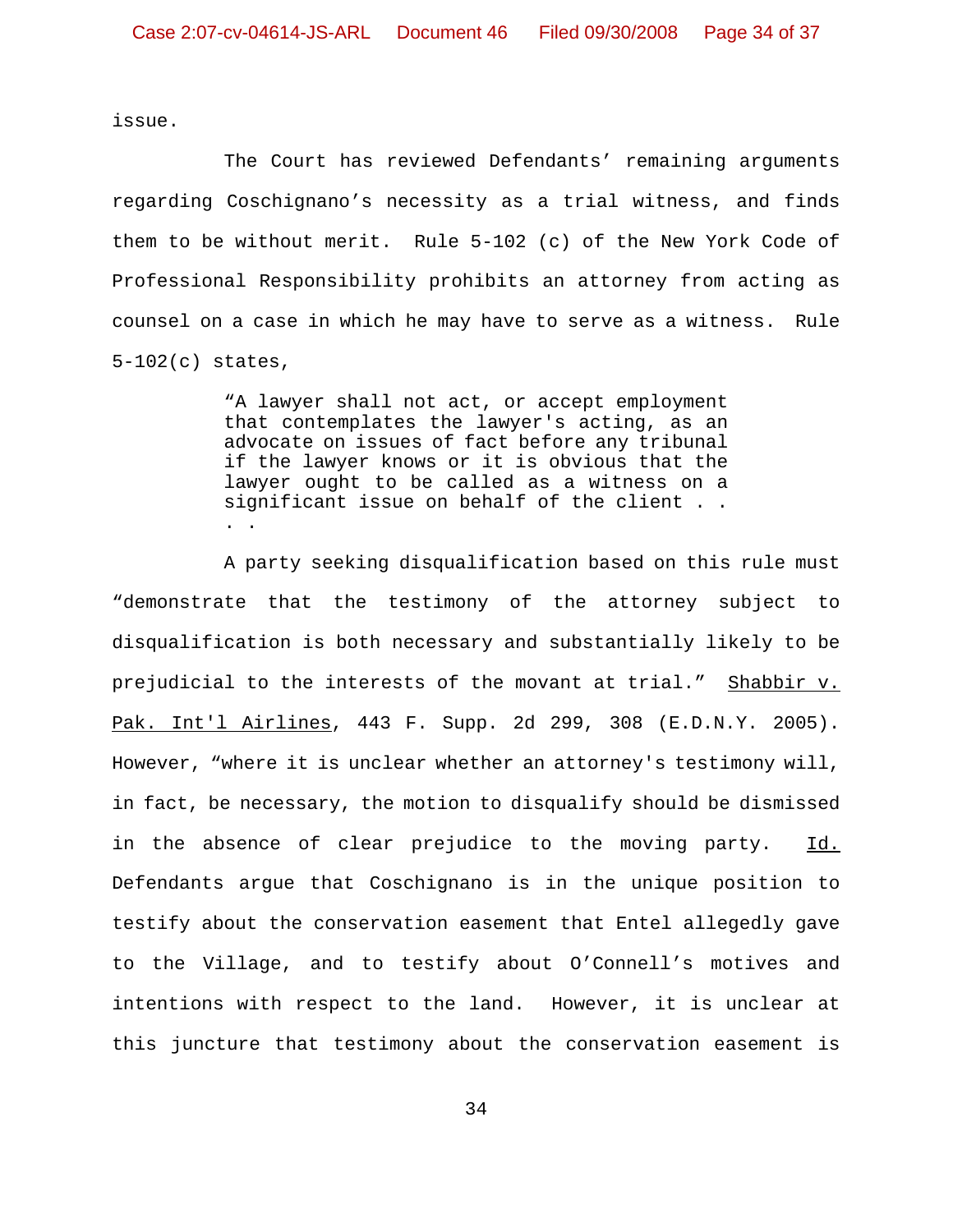necessary, and in any case, Entel can testify to this. Likewise, O'Connell herself, in addition to other members of the Pond Edge Civil Association, can testify as to O'Connell's intentions.

### VI. Plaintiffs' Motion To Dismiss

Plaintiffs move to dismiss the counterclaim asserted by Beckerman, Juul-Nielson, Bartholomew, and Fine, and separately move to dismiss the counterclaim asserted by O'Connell. Because both sets of Defendants assert the exact same counterclaim, and Plaintiffs' motions to dismiss are also essentially identical, the Court will address Plaintiffs' two motions together.

Defendants Beckerman, Juul-Nielson, Bartholomew, Fine, and O'Connell allege that Plaintiffs' suit violates New York Civil Rights Law § 70-a, otherwise known as the "Anti-SLAPP" statute, because the suit was brought to harass and intimidate Defendants and is essentially a strategic lawsuit against public participation.

New York Civil Rights Law § 70-a allows a defendant in "an action involving public petition and participation," as defined in §76-a, to bring an action for damages, costs, and attorney's fees. §76-a defines "action involving public petition and participation" as any "an action . . . for damages that is brought by a public applicant or permittee, and is materially related to any efforts of the defendant to report on, comment on, rule on, challenge or oppose such application or permission." Attorney's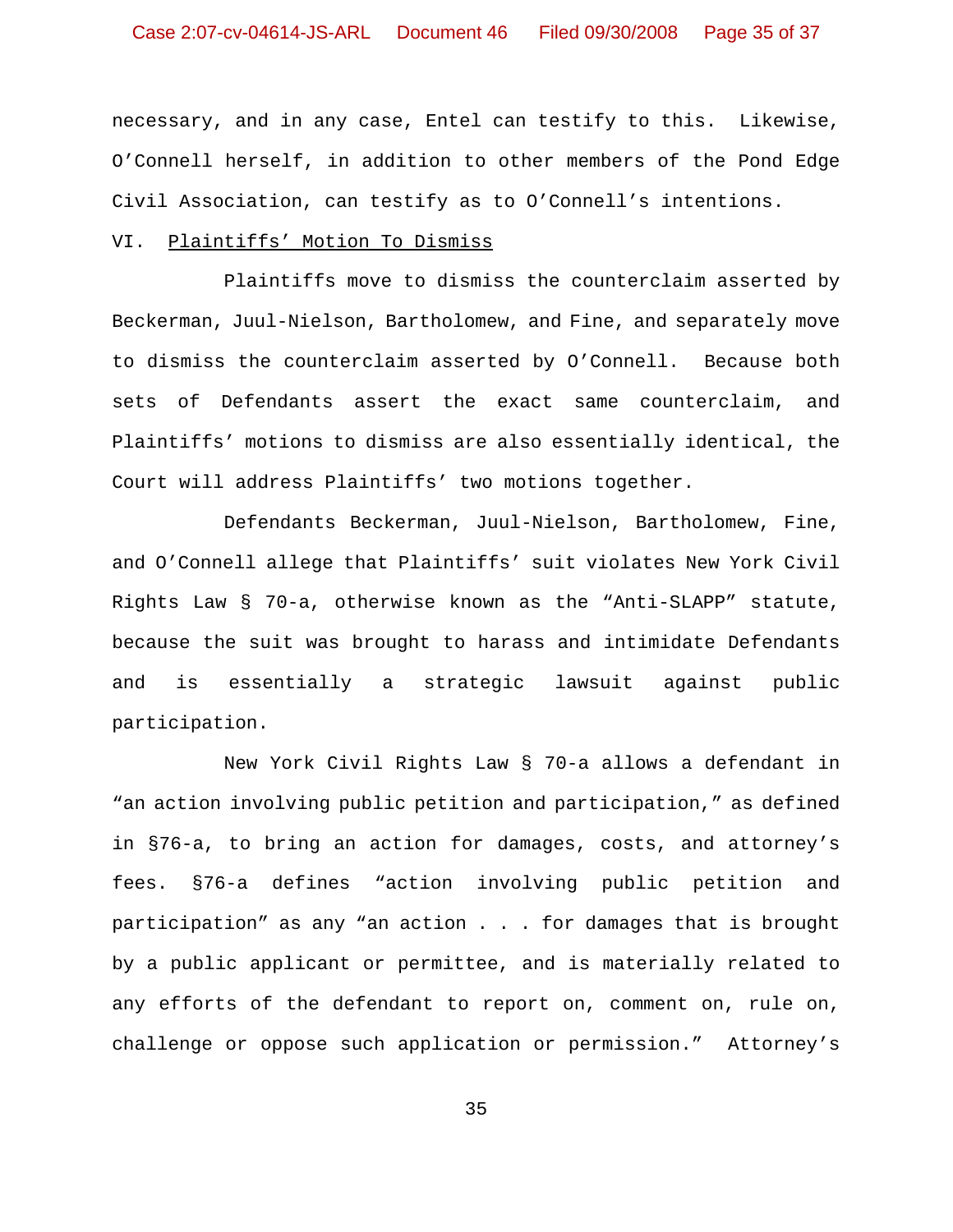fees and costs are only available "where it is shown that the suit was brought 'for the purpose of harassing, intimidating, punishing or otherwise maliciously inhibiting the free exercise of speech, petition or association rights[,]'" and even where a defendant has made such a showing, "the award of damages is within the sole discretion of the trial court." Friends of Rockland Shelter Animals, Inc. v. Mullen, 313 F. Supp. 2d 339, 344 (S.D.N.Y. 2004) (quoting § 70-a(1)(b)(c)).

Here, the Court finds that Defendants are not entitled to damages under the anti-SLAPP statute. At the outset, the Court questions whether anti-SLAPP damages are available to a defendant in a Section 1983 action.<sup>2</sup> In any case, Plaintiffs have supported their claims with cognizable legal theories, and have presented sufficient facts to show that their claims are not frivolous. Accordingly, the Court finds that anti-SLAPP damages are not warranted in this case, and therefore GRANTS Plaintiffs' motion to dismiss Defendants' counter-claim for anti-SLAPP damages. See Friends of Rockland Shelter Animals, Inc. v. Mullen, 313 F. Supp.

<sup>&</sup>lt;sup>2</sup> See Yeshiva Chofetz Chaim Radin, Inc. v. Village of New Hempstead, 98 F. Supp. 2d 347, 361 (S.D.N.Y. 2000) (reflecting that it is unclear whether the anti-SLAPP statute applies to Section 1983 cases because to "use this legislation to protect state officials accused of violating constitutional rights through state action appears to stand the purpose of the legislation on its head.").